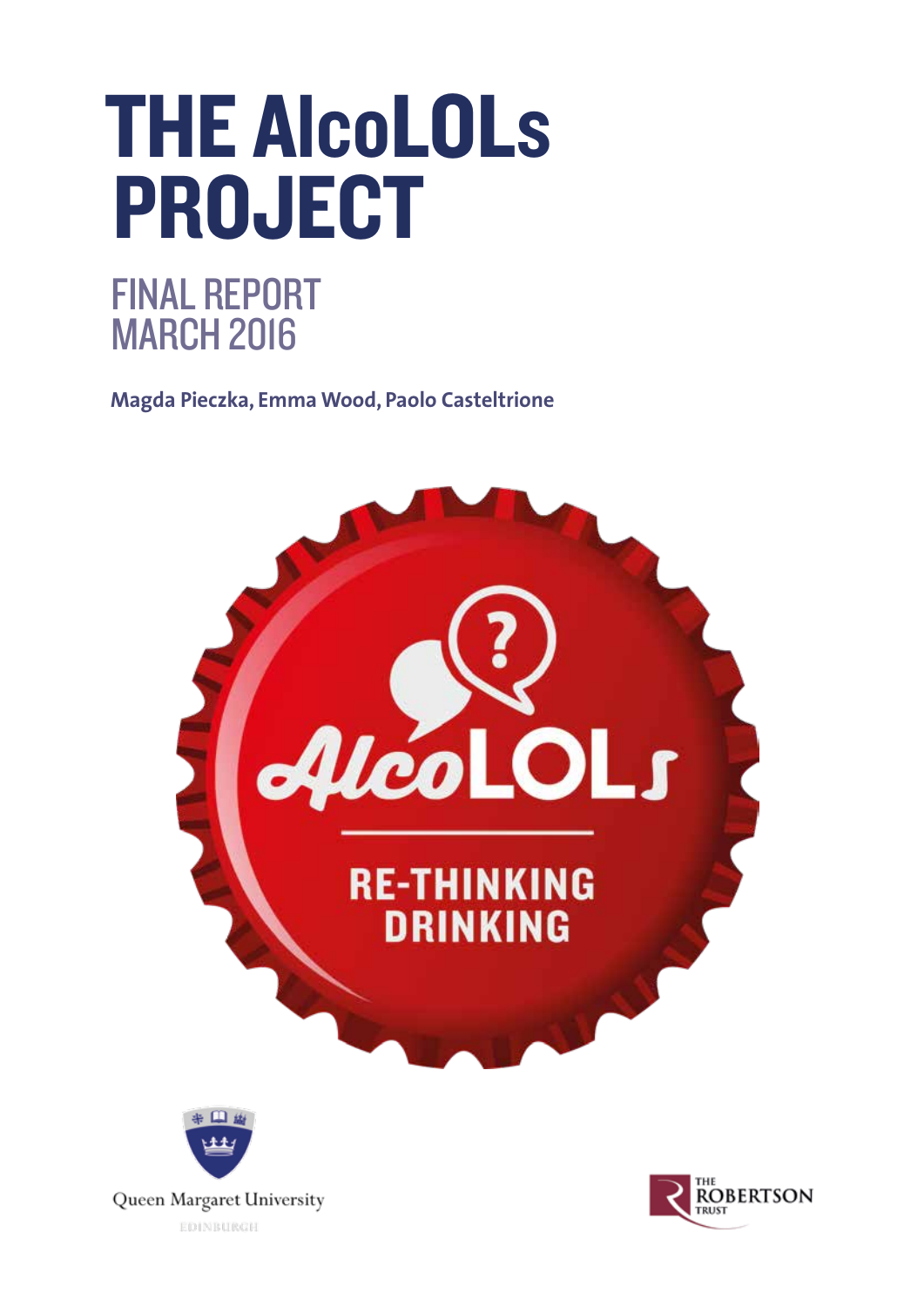THE AlcoLOLs AN INTRODUCTION

The AlcoLOLs project was co-created by Portobello High School pupils along with academics at Queen Margaret University. The pupils, who call themselves The AlcoLOLs, co-designed a way of breaking down the barriers which constrict teenagers from being able to discuss alcohol in a meaningful way. The approach has been further developed over 3 years with AlcoLOLs at 6 Edinburgh high schools. To date it has involved some 3000 pupils in dialogue groups which means talking together in a safe space (with no adults involved) about Scotland's drinking culture to decide for themselves whether to drink or not to drink.

We believe that the AlcoLOLs approach works because it helps teenagers realise that that they don't need to make isolated judgments governed by how they think things are (social norms), but together can critically reflect on how their reality is constructed and can decide to change it.

#### OUR CO-CREATORS THINK:

"We're not going to drastically lower the rates of underage drinking in Scotland – That's not realistic. But I think people will be a lot safer in the choices they make, they'll know why they're making their decisions and they'll make informed decisions instead of just doing it blindly." (MP **\*** )

"It's a really great tool for youngsters to help each other navigate themselves through adolescence. The AlcoLOLs was a jewel in the crown. One of the best projects I've been involved in in my educational career. For me what was exciting was knowing that almost every young person in the school had had an involvement." (Peigi MacArthur, head teacher with 37 years' experience teaching teenagers)

### TABLE OF CONTENTS

| <b>THE AlcoLOLS - AN INTRODUCTION</b>                                                                                                                                                             | 3                          |
|---------------------------------------------------------------------------------------------------------------------------------------------------------------------------------------------------|----------------------------|
| <b>A BRIEF OVERVIEW</b>                                                                                                                                                                           | П                          |
| <b>FACTS AND FIGURES</b>                                                                                                                                                                          | 13                         |
| <b>GIVING AND TAKING: The AlcoLOLs and the benefits of the project</b><br>Motivation<br>What do you get from being an AlcoLOL?<br>What changed for the AlcoLOLs?<br>The virtuous circle of change | 15<br>17<br>17<br>19<br>20 |
| <b>PARTICIPANTS' PERSPECTIVE</b><br>Useful, engaging, well-targeted project<br>Participants' learning                                                                                             | 23<br>23<br>24             |
| <b>SCHOOL AND COMMUNITY</b><br>Learning across boundaries<br>Beyond the school walls                                                                                                              | 31<br>32<br>35             |
| <b>CONCLUSIONS</b>                                                                                                                                                                                | 37                         |
| <b>REFERENCES</b>                                                                                                                                                                                 | 37                         |
| <b>APPENDICES</b><br>Appendix A - Details of evaluation: methods and data<br>Appendix B - Project development: lessons learned                                                                    | 39<br>39<br>42             |
| <b>ACKNOWLEDGMENTS</b>                                                                                                                                                                            | 43                         |

#### TABLES AND FIGURES

| Table 1   | AlcoLOLs schools sizes                                                | 13 |
|-----------|-----------------------------------------------------------------------|----|
| Table 2   | AlcoLOLs schools January 2013 to December 2015 (by school years)      | 14 |
| Box 1     | How to become an AlcoLOL                                              | 15 |
| Box 2     | Lucy's profile                                                        | 16 |
| Box 3     | How do AlcoLOLs work in schools?                                      | 31 |
| Figure 1  | Recommending participation in an AlcoLOLs group                       | 23 |
| Figure 2  | Usefulness of information obtained from the AlcoLOLs groups           | 23 |
| Figure 3  | Usefulness of sources for alcohol related information                 | 23 |
| Figure 4  | Learning from the AlcoLOLs groups                                     | 24 |
| Figure 5  | Learning from the AlcoLOLs groups - schools comparison                | 25 |
| Figure 6  | What I took away from the AlcoLOLs groups                             | 26 |
| Figure 7  | What I took away from the AlcoLOLs groups across – schools comparison | 26 |
| Figure 8  | Learning from the AlcoLOLs groups S2s and S4s                         | 27 |
| Figure 9  | What I took away from the AlcoLOLs groups S2s and S4s                 | 27 |
| Figure 10 | Biggest impression from the AlcoLOLs groups                           | 28 |
|           |                                                                       |    |

All photography: David Aveyard Photography (www.davidaveyard.co.uk) Design: Andy McGregor (www.andymcgregor.com)

**THE AlcoLOLS PROJECT** 

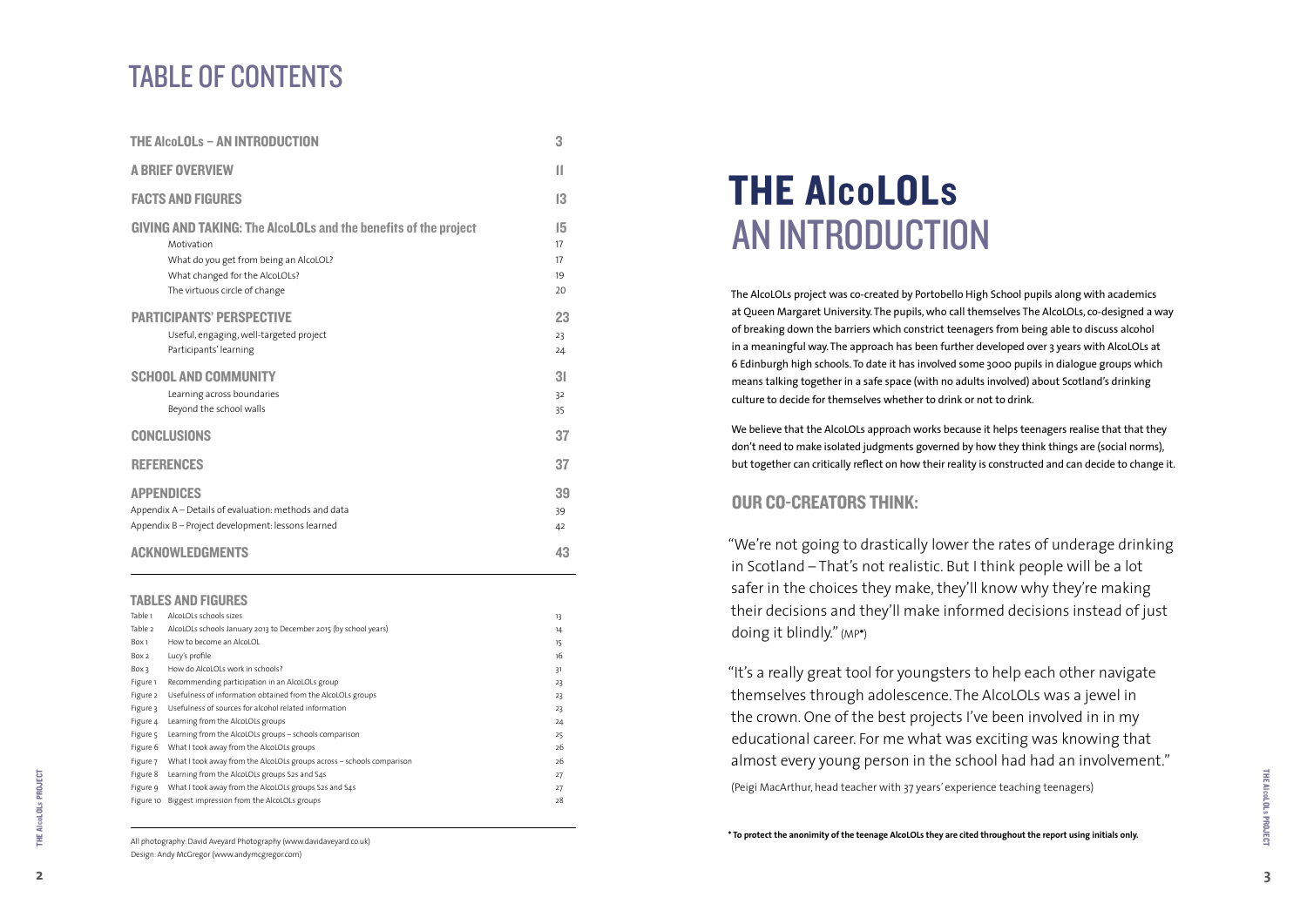Head teacher, Peigi MacArthur, describes adolescence as "a torrid troubled time [when] sometimes you're crippled with fear about the judgments you make or have to make". The AlcoLOLs report that teenagers are able to talk about things that are funny because "That's not awkward"; but they acknowledge that it's "hard to tell people serious stuff". (AlcoLOL comment, World Cafe 2015).

#### **So it's easier to joke about drunkenness than say they're worried about drinking.**

AlcoLOLs also describe what we interpret as a caste system in operation within their schools and can map the different groups (labelling them as *Popular*, *Geek* or *Sports Kid* for example).

**The divisions between groups means it's difficult for teenagers to appreciate different perspectives on drinking. The perception is that popular people drink and non-drinkers don't talk about not drinking.** 

"You don't understand what you're feeling – so it's difficult to talk about it."

> "You're swag at school – only talk about the good things."



## WHY DIALOGUE?

*"You can't speak properly because you might be judged."* 



 $\sqrt{2}$  $\bullet$  $\bullet$  $\bullet$ 

 $\bullet$ 

 $\blacksquare$ 

 $\overline{\phantom{a}}$ 

 $\Box$ 

 $\blacksquare$ 

 $\sqrt{2}$ 

 $\blacksquare$ 

 $\Box$ 

 $\bullet$  $\blacksquare$ 

 $\bullet$ 

 $\bullet$ 

 $\blacksquare$ 

 $\sqrt{2}$  $\blacksquare$ 

 $\blacksquare$  $\sqrt{2}$ 



*"Drinking is seen as cool – people exaggerate and lie on social media, you pretend to be drunk to be normal."* 

*"Popular people drink… you want to be like the older ones – get invited to parties… everyone does it, you feel left out if you're not."* 

\*comments written on tablecloths during AlcoLOL world café events at QMU



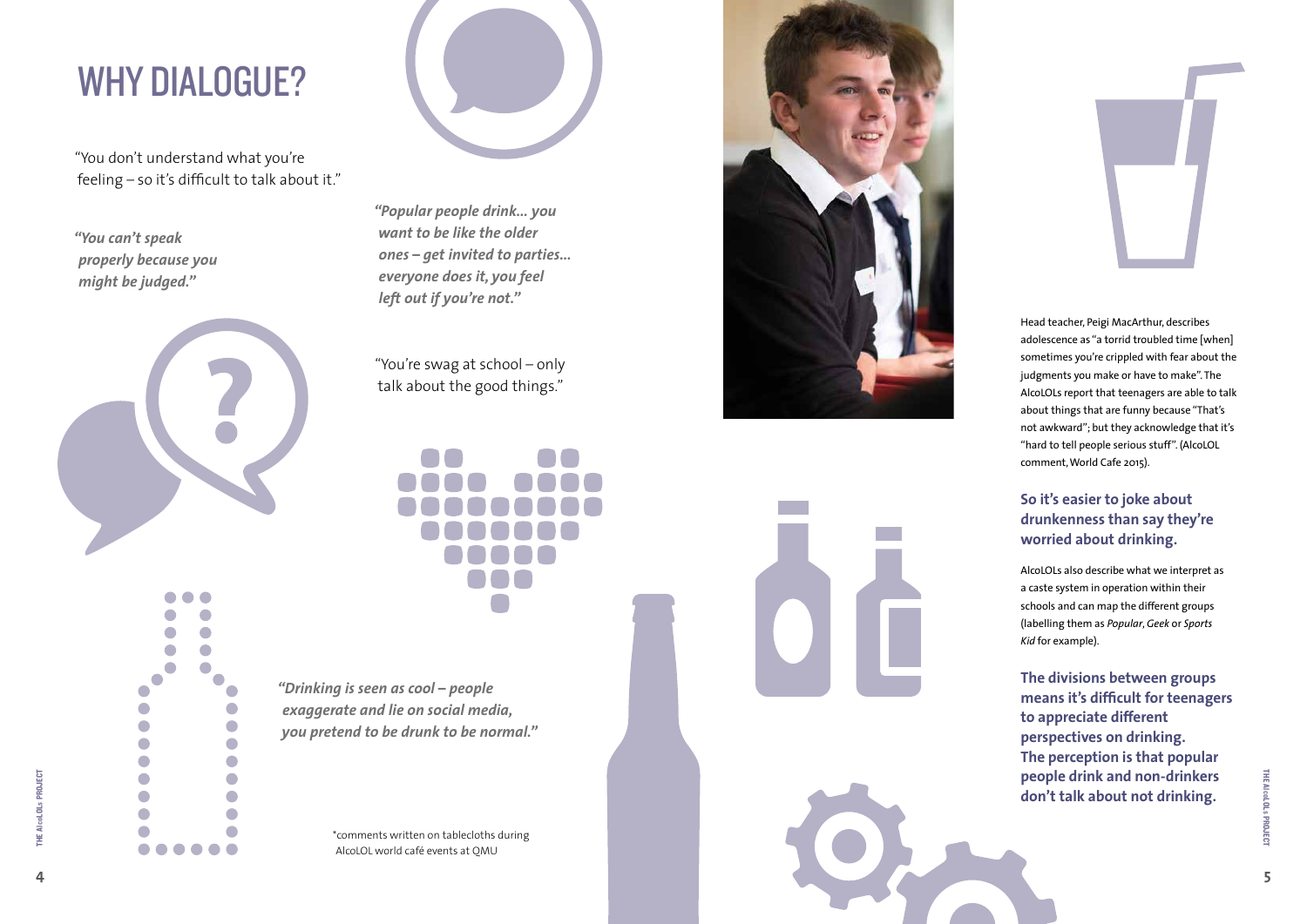"The AlcoLOLs breaks down barriers. Now I know how to talk to anybody – even groups who I wouldn't normally feel I could talk to." $(UT)$ 

"If it was just talking about alcohol and what it does, the facts, it wouldn't go in or have an effect. People get more interested when they can put in their own opinions, their own take on it."  $(EP)$ 



AlcoLOLs aren't the 'usual suspects' – confident teenagers routinely selected to represent their school. They are a diverse group from across the high school caste system. Their role isn't to teach, but to have authentic, credible conversations with their peers.

They don't tell people not to drink; they listen to opinions, share stories and discuss insights. The groups aren't scripted and every session is different – the AlcoLOL facilitators learn from the younger pupils and vice versa.

The AlcoLOL role models discuss their uncertainties and strategies in an open way and involve the participants in the discussion. This dialogue approach enables AlcoLOLs and their fellow pupils to break away from the usual mode of talking at school (feeling judged and being careful to say the right thing). It shows them how to share in a more authentic discussion where their real views are listened to, valued and, importantly, not 'judged'.

**It's a better model for decision making.**





## HOW IT WORKS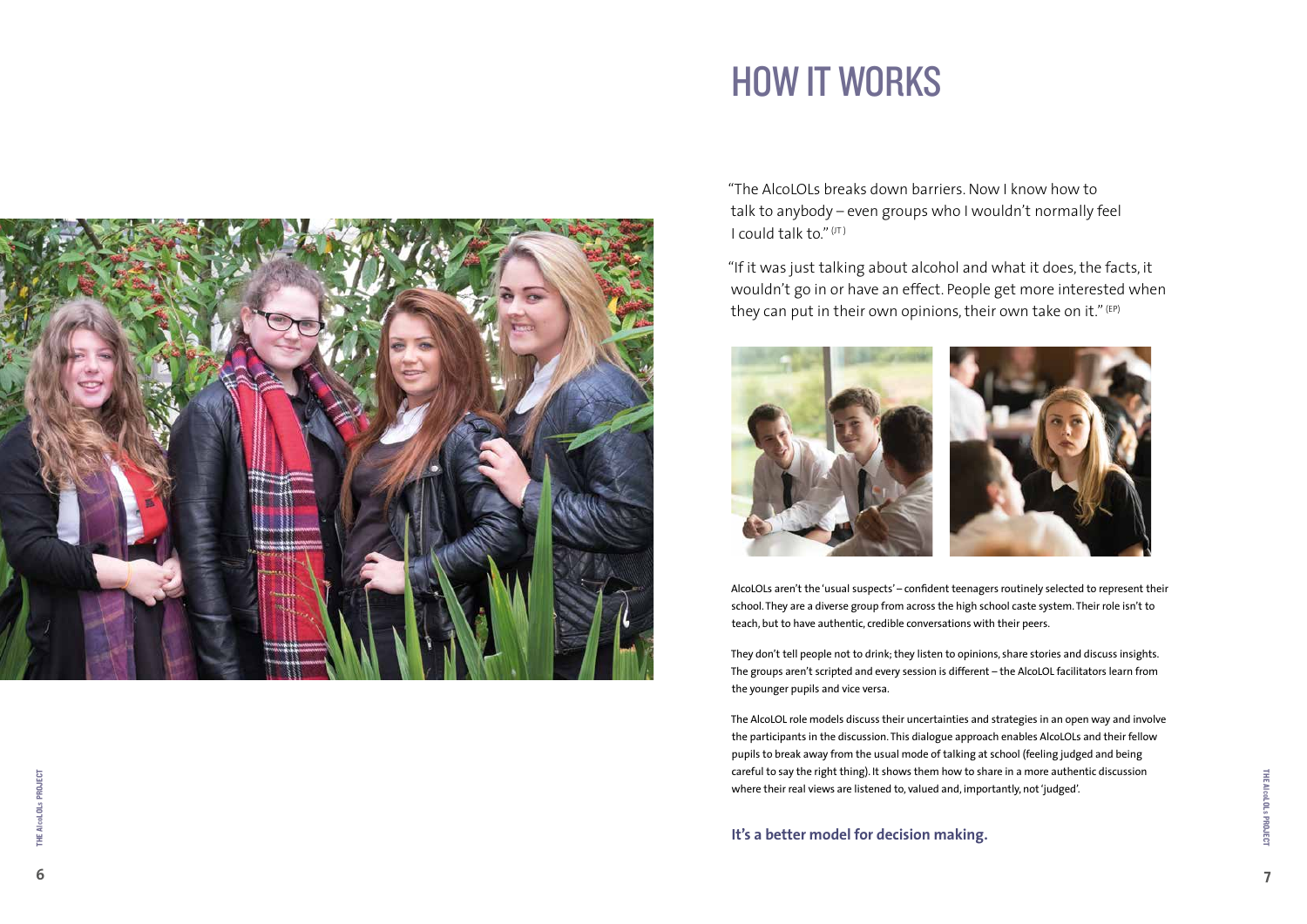## THE AlcoLOLs MODEL OF CHANGE

"What a torrid troubled time adolescence

is… you have to make so many

judgements and you're at a stage where sometimes you're crippled with fear."

**WATERIALS STATION** 

"It makes us feel so much better… it can take a weight off your shoulders if you are hiding that you are drinking, or if you are hiding that you don't like drinking…"

"There was an exuberance, a signal that something positive was going on". (Peigi MacArthur, head teacher)

"I had fewer alcohol related incidences to deal with in school… where I'm picking up the pieces of family or pupil relationships… I noticed a positive difference." (Peigi MacArthur, head teacher)

"The norm is that young people do not want to talk about it [drinking] because of me being a social worker, they close down and this is what was striking… her approach was so different… she knew exactly what she was talking about and was really making choices." (Edinburgh-based social worker)

 $\rightarrow$ 

"I'm definitely more aware of the risks and want my sister to be more aware of the risks and what to do in situations."

SCHOOL **AlcoLOL GROUP PARTICIPANTS COMMUNITY** 

ISIDE SCHO

tell people serious stuff."<br>"It pushes you to be more open."

"I would never ever speak to my parents before. I would try and stay away from the topic. Now I'm a lot more open – I always tell them where I'm going, what I'm doing, what I'll be drinking."

"It made a change outwith the groups. More respect and intermingling of the years. It opened people's eyes to younger ones having very valid opinions on things… and that everyone deserves respect."

"You can say whatever you want about the topic in a safe environment."

"You don't understand what you're feeling – can't speak properly because you might be judged."

"You need to be swag… you can't show vulnerability…it's hard to

"We now know better not to make a joke of something that is serious."

**The AlcoLOLs approach is designed to enable young people to effect change at different levels within their communities. The following quotes illustrate some of the impact we've witnessed in our research.**

> "Now I'm more confident – I would never feel worried about awkwardness any more. We know how to open up a conversation, start a dialogue. That never would have been the case before – I would have had to get drunk to cope."

INDIVIDUALS ---- AICOLOLS

"There isn't as much street drinking, they seem to be doing it in a house where there's a certain degree of protection instead of getting leathered in Rosefield park which used to happen every single weekend."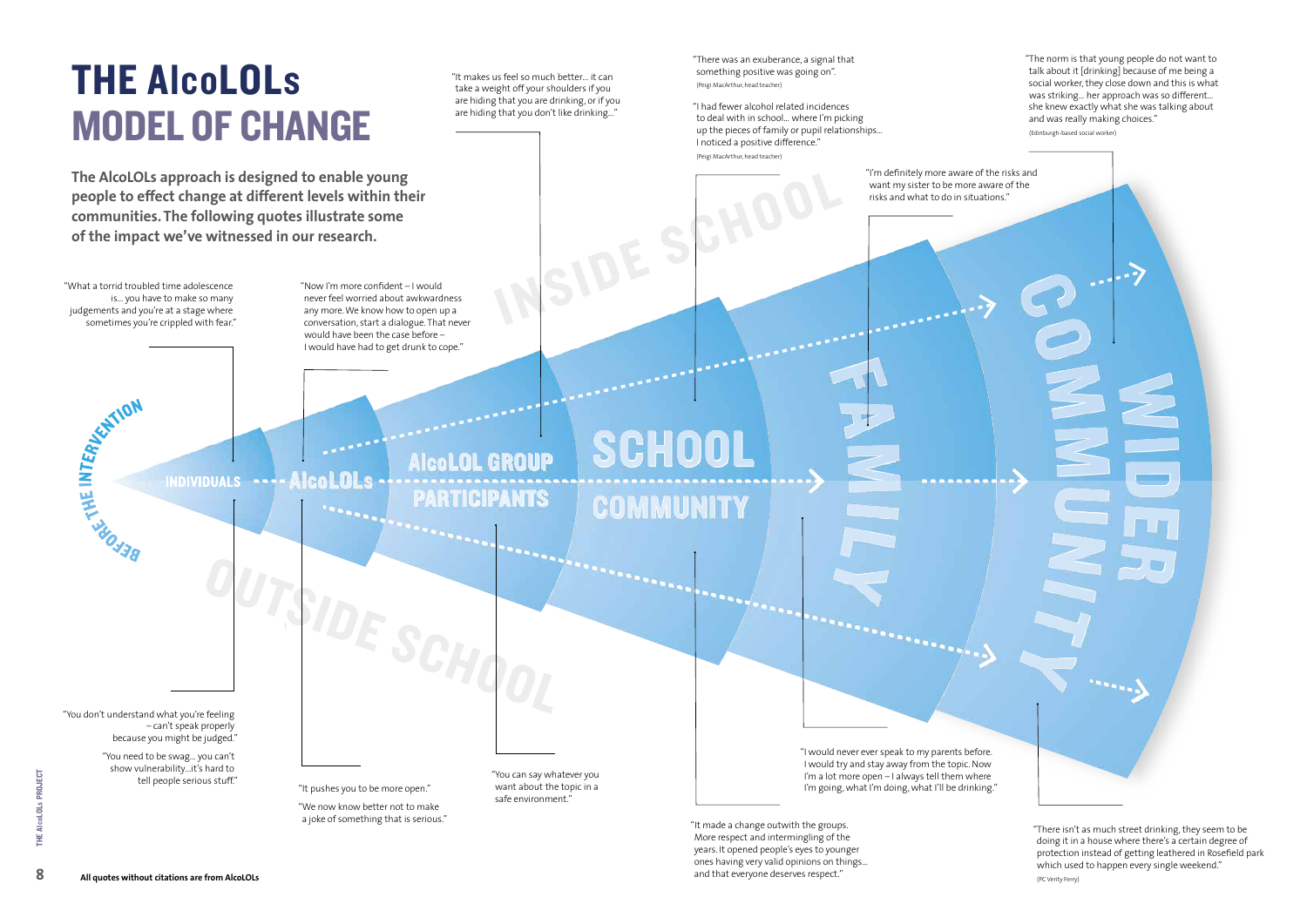### A BRIEF OVERVIEW

This report evaluates the AlcoLOLs project, funded by the Robertson Trust and conducted in Edinburgh 2013-2015.

The project was designed to tackle the issues alcohol presents for young people and worked by combining insights from dialogue, peer education, and a harm reduction approach. The intervention was co-designed by young people and implemented by them in six secondary schools in the North East of Edinburgh, eventually reaching over 3000 young people. The AlcoLOLs, a name they chose for themselves, were volunteers who experienced dialogue at Queen Margaret University where they received training in facilitation and education about alcohol. Subsequently, the AlcoLOLs ran their own dialogue groups in schools, meeting each group of approximately 15 pupils twice and reaching on average 1000 pupils a year. School dialogue groups were designed to problematize alcohol, question participants' attitudes and behaviours, offer useful knowledge, develop new communication skills to support learning, resilience, and, where appropriate, aspire to change behaviours.

Our approach was: to treat alcohol consumption as a social, cultural practice; to acknowledge that persuasion and information-giving were insufficient communication methods to tackle the issue: and to adopt a harm reduction — pragmatic and non-judgmental — way of working. The AlcoLOLs project, consequently, was designed around dialogue and peer-learning and it demonstrably delivered a range of beneficial outcomes for participants: new skills and knowledge, change of attitudes and behaviours (effective self-regulation), and the promise of a potentially larger-scale cultural transformation.



### AlcoLOL (NOUN):

1. Someone who knows how to talk ab out drinking so can choose whether to drink, or not drink and knows how to drink 'properly'

2. Someone who is brave enough to speak out so that other teenagers can learn how to talk about drinking and make informed choices for themselves.



The AlcoLOLs training day team (August 2015)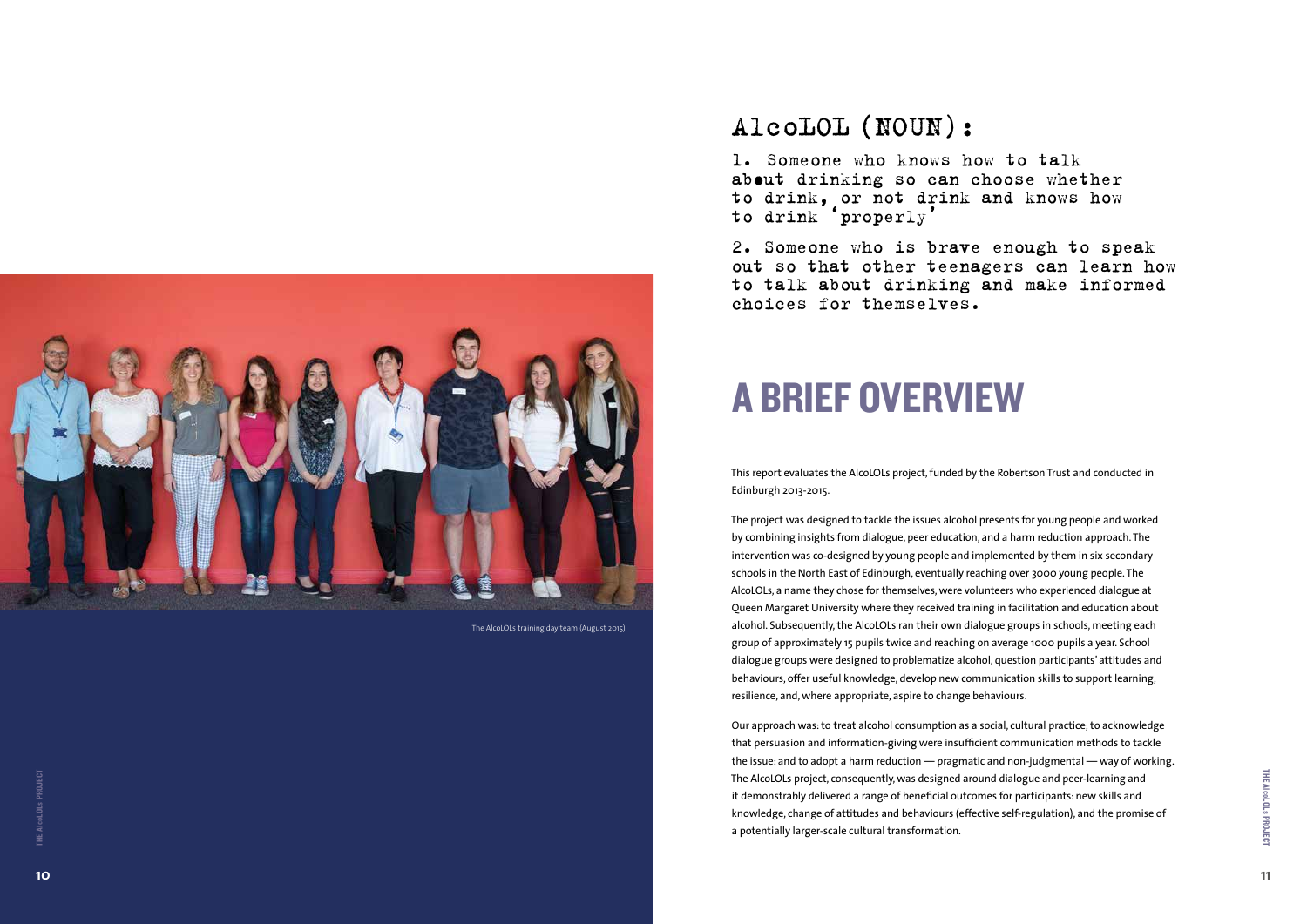## FACTS AND FIGURES

Having been piloted in Portobello High School in 2011-2012, the project ran in six Edinburgh secondary schools (see Table 1) over three years, starting in January 2013 and finishing in December 2015. In these three years, the project produced **200** fully trained AlcoLOLs, who ran approximately **600** dialogue sessions in their respective schools, involving **3000** pupils across North East Edinburgh.

| TABLE 1 - ALCOLOLS SCHOOLS SIZES (Source: Historical school rolls, 1996-2015. Year 2015.) |                      |  |
|-------------------------------------------------------------------------------------------|----------------------|--|
| <b>SCHOOL</b>                                                                             | <b>NO. OF PUPILS</b> |  |
| Castlebrae High School (CHS)                                                              | 118                  |  |
| Drummond Community High School (DHS)                                                      | 352                  |  |
| Holy Rood RC High School (HR)                                                             | 1043                 |  |
| Leith Academy (LA)                                                                        | 896                  |  |
| Portobello High School (PHS)                                                              | 1295                 |  |
| Trinity Academy (TA)                                                                      | 793                  |  |

The original aim of reaching entire school populations was implemented through developing models of working suitable for each individual school. As illustrated in the Table 2 below, in smaller schools, the entire school population was covered in the first two years, while in larger schools the project worked with selected years in each school year (with one exception where logistical difficulties meant that the project could not finish its three-year cycle despite completing the training of dialogue facilitators.)

 $12$ 





| cal school rolls, 1996-2015. Year 2015.) |                      |  |
|------------------------------------------|----------------------|--|
|                                          | <b>NO. OF PUPILS</b> |  |
|                                          | 118                  |  |
|                                          | 352                  |  |
|                                          | 1043                 |  |
|                                          | 896                  |  |
|                                          | 1295                 |  |
|                                          | 793                  |  |

The AlcOLOLs were able to create this experience again and again — in fact, 600 times. They were able make the same kind of learning happen, yet, they were not scripted. They did not perform the score; rather their approach was a disciplined improvisation in which a group of three or four facilitators performed together with the participants they had in the room.

#### "There was nothing ever like this in school."  $(1D)$

The best way to understand the AlcoLOLs is to focus on the space it created for conversations about alcohol that could not easily happen elsewhere and on the way in which it scaled up the intensity and depth of a small group dialogue to whole school populations.

"The AlcoLOLs breaks down barriers. Now I know how to talk to anybody, even groups who I wouldn't normally feel I could talk to." (JP)

The keystone of the AlcoLOLs was the safe space created so that participants could open their minds and re-think their relationship with alcohol. There were no adults in the room to take control of the conversation and, thanks to skillful facilitation, there was no judgment in the room, no need to perform for social approval or to hide in silence. Instead, there were many stories about drinking and not drinking, some laughs, information to make people think about alcohol in different ways, useful tips on how to navigate drinking and social life, and new communication skills to help reach out to others. There was also curiosity and excitement. And something to eat.



The way in which the AlcoLOLs worked tackled also another important feature of the school: its informal caste system, such as the popular people who adopt an identity that, among others, value drinking and bragging about it. A school may have a number of castes creating informal but powerful divisions and boundaries that regulate pupils' behaviour in and out of school. The AlcoLOLs worked to remove such labels and thus demonstrated to all group participants that they belonged to the same community and, whatever their personal circumstances, could contribute to the collective learning and draw personal benefits from doing so.

"It makes you think about stuff in a different way, not just about yourself but about making an effort with different people."(HP)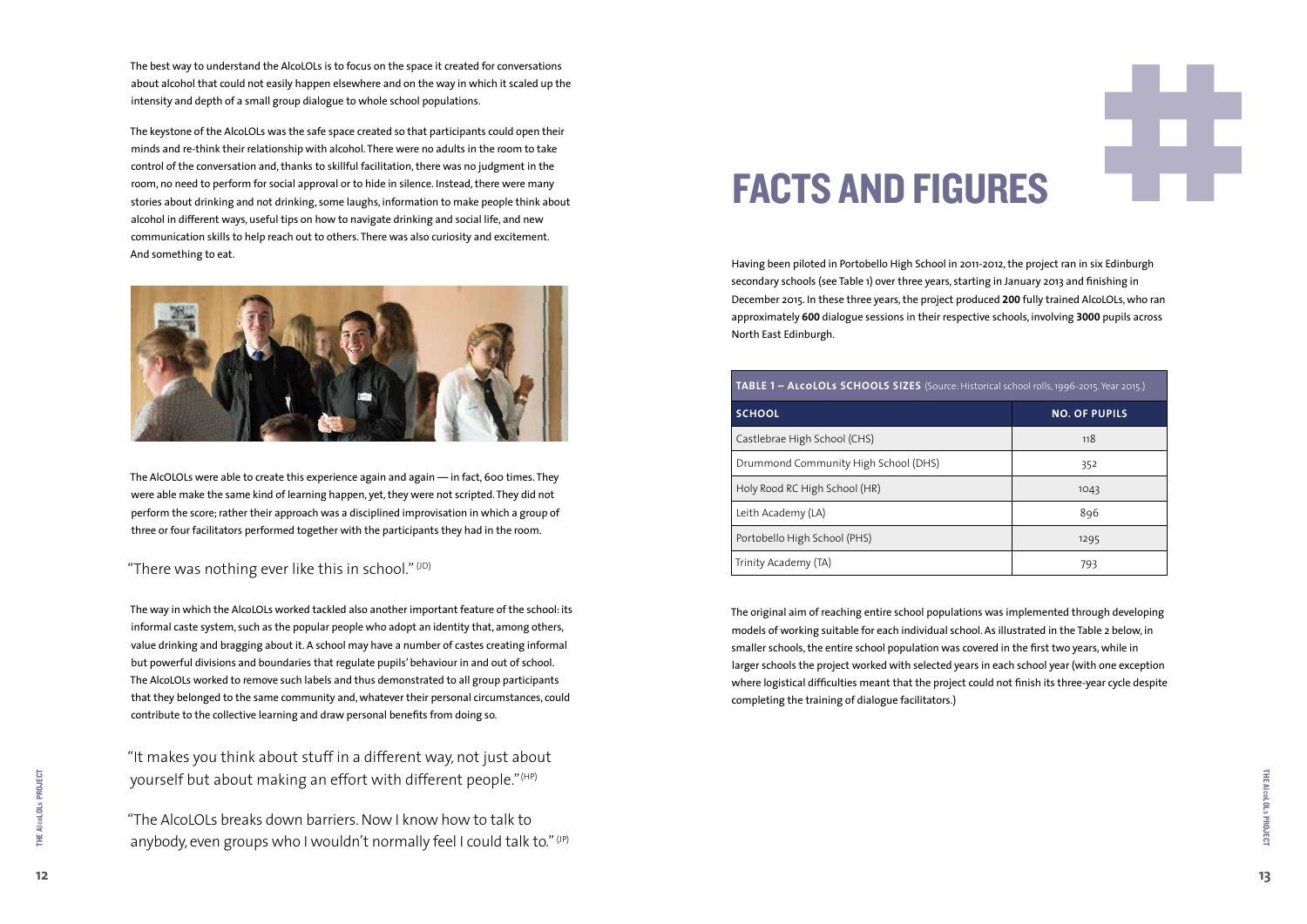## GIVING & TAKING: The AlcoLOLs and the benefits of the project

The AlcoLOLs, who volunteered and ran the dialogue groups in their schools, were acknowledged by their teachers and peers to be doing something special. It was their commitment, organizational and facilitation skills that made this project come alive. In short, they gave a lot (on average 50 hours in a year), and gained a lot in return. This section of the report talks about the AlcoLOLs.

Out of the 300 pupils who were given the opportunity to experience dialogue at QMU, 200 pupils committed fully to the project and became AlcoLOLs, as described in Box 1: How to become an AlcoLOL.

| <b>BOX 1 - HOW TO BECOME AN ALCOLOL</b> |                                                                                                                          |  |
|-----------------------------------------|--------------------------------------------------------------------------------------------------------------------------|--|
| STEP <sub>1</sub>                       | Experience dialogue at QMU: participa<br>with around 15 pupils from your school<br>(March-June).                         |  |
| STEP <sub>2</sub>                       | If you liked it, volunteer for one-day int<br>pupils from other schools who, like you                                    |  |
| STEP <sub>3</sub>                       | Start planning the schedule of groups<br>AlcoLOLs team and a link teacher from                                           |  |
| STEP <sub>4</sub>                       | Get ready in 4-people facilitation team<br>the AlcoLOLs film.                                                            |  |
| STEP <sub>5</sub>                       | Talk about your groups with other Alco<br>groups; share on your group Facebook<br>changed for AlcoLOLs to work in your s |  |
| STEP <sub>6</sub>                       | Get trained for running small-size, high<br>them going.                                                                  |  |
| STEP <sub>7</sub>                       | When you have done what you planne<br>for a pizza and a chat about what's alre<br>to happen next year (January)          |  |
| STEP <sub>8</sub>                       | Claim your Saltire Award (May/June).<br>And feel good about who you are now!                                             |  |

ate in three 90-minute dialogues ol: learn to talk and think differently

ntensive training with around 60 pu, want to change things (August)

s in your schools (helped by QMU h your school)

ms and run the first session using

oLOLs; keep mixing facilitation (page; change what needs to be school.

gh-speed sessions and get

ed to do, meet with QMU LOLs team ready happened and what is going

| TABLE 2 - ALCOLOLS SCHOOLS JANUARY 2013 TO DECEMBER 2015 (by school years) |         |         |         |
|----------------------------------------------------------------------------|---------|---------|---------|
| <b>SCHOOL</b>                                                              | 2013/14 | 2014/15 | 2015/16 |
| Castlebrae High School (CHS)                                               |         |         |         |
| Drummond Community High School (DHS)                                       |         |         |         |
| Holy Rood RC High School (HR)                                              |         |         |         |
| Leith Academy (LA)                                                         |         |         |         |
| Portobello High School (PHS)                                               |         |         |         |
| Trinity Academy (TA)                                                       |         |         |         |

To summarize, in every year of the project the AlcoLOLs engaged nearly a quarter of the combined schools' populations in multiple discussions about navigating drinking and alcohol. This is arguably a comparable, if not more extensive, coverage than that achieved by formal Personal and Social Education (PSE) classes.

The extent of AlcoLOLs' work in schools was made possible by the volunteering of individual pupils and offering them intensive training. Across the three years, there were **35** training sessions involving around **300** pupils. Each cohort of AlcoLOLs received **14** hours of formal training per year, adding up to a total of **84** hours across the six schools. Additionally, the QMU project team delivered around **1200** hours of ad-hoc training and in-school support to ensure that groups were conducted in an ethical manner and using appropriate facilitation tools. Each AlcoLOL volunteered between **30-80** hours to the project.

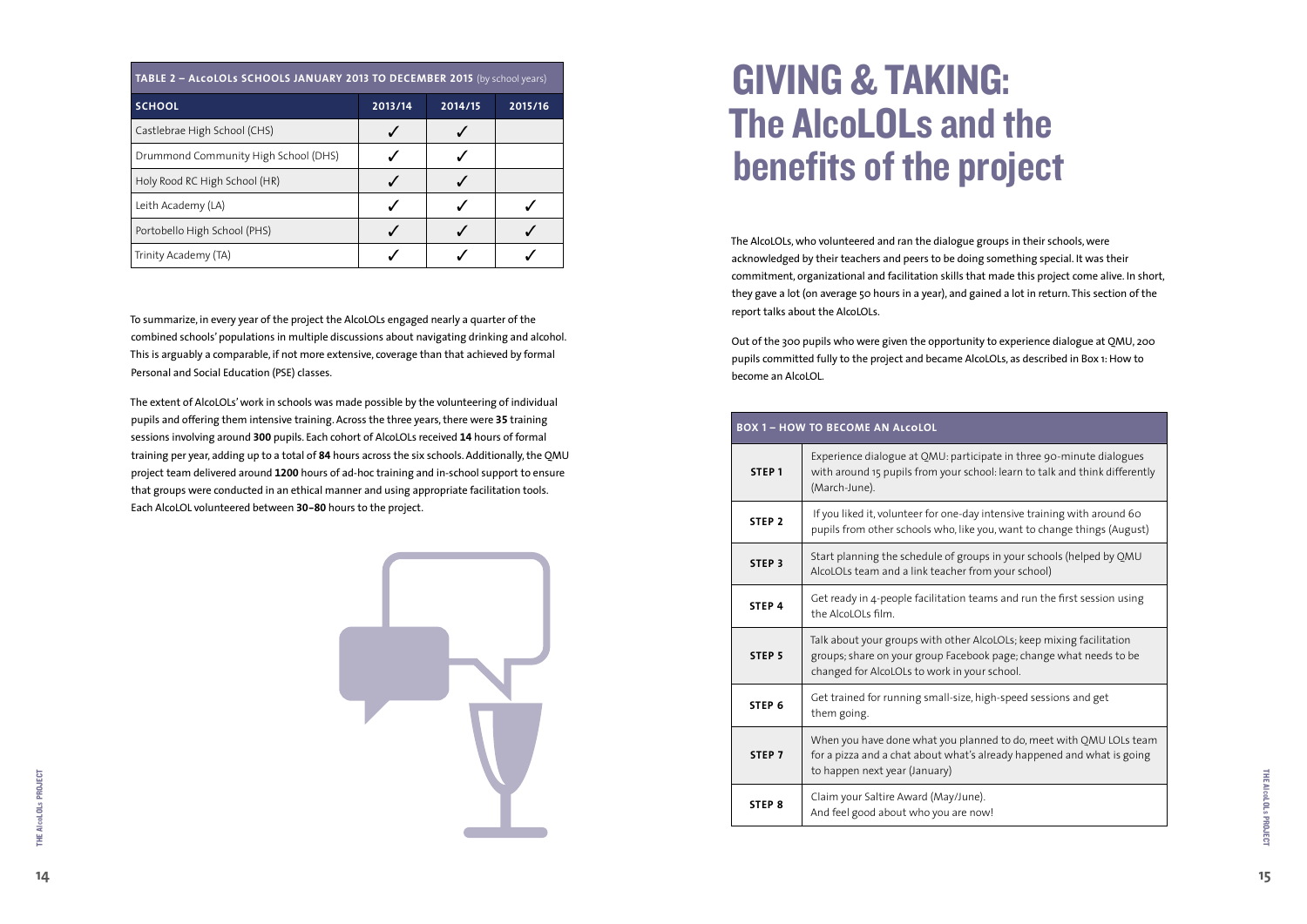#### **Motivation**

"I took part in a group at school. It was so different – That's what was exciting. It was so different from anything else..."<sup>(SP)</sup>

Initially, curiosity and an opportunity to dodge the school routine were important incentives for participating in the dialogue training. Later, as the volunteers learned more about the project and experienced its methods, a wider range of motivations kept people involved in the AlcoLOLs: instrumental reasons (CV material); curiosity and pleasure offered by the new experience; sometimes, the relevance of the topic of alcohol to personal or family circumstances; very often, a sense of responsibility for younger pupils in the school; and at times, a sense of duty to the community (school) or a collective responsibility for the future of the "imagined" community  $^{\rm a}$ of Scotland, or maybe just the school, with its problematic drinking culture:

"I've got a sister in third year and I know exactly what it was like at that age, I remember things change quite significantly in third year… and I want to make sure that she's more clued up about it…" (AP)

"That's the first thing probably everybody says, you definitely get more confidence… and a bit more self-esteem, especially when you get a group that was so amazing... you feel good about it."<sup>(DD)</sup>

**THE AlcoLOLS PROJECT** 

#### "We are trying to change Scotland's future." (AP)

On the whole, AlcoLOLs saw themselves as being representative of the school's population and its informal caste system, that takes into account factors such as age, academic or other achievement, and "popularity" (celebrity status, attributable to all sorts of criteria relevant to adolescents and specific school) <sup>1</sup>:

We're just like ordinary pupils, We're not like brainiacs… some of us are a bit stupid and We're not all like the most popular pupils in the school either. We're not all the same  $-$  That's better..."  $(1)$ T)

> This range of motivations — initially more instrumental, later on, focused on the group or community — shows that: firstly, the intervention had appropriate incentives to attract different volunteers in any school; and secondly, it encouraged deeper learning and reflection, the latter made clear through the long list of benefits the peer leaders claim to have derived from the project.

#### **What do you get from being an AlcoLOL?**

Given their time commitment, intensity of training, and re-engagement with the educational content through dialogue groups, it is unsurprising that the AlcoLOLs saw themselves as profoundly affected by the experience. LOLs developed a range of communication skills, acquired new knowledge, and changed how they think about drinking and how they handle alcohol. The most easily identifiable benefits were developing confidence and a wide range of communication skills, such as facilitation skills, public speaking, presentation skill, listening and also interpersonal skills (described to us as "reading the signs"):

#### **BOX 2 – LUCY'S PROFILE**

"When Lucy, one of the first AlcoLOLs, came to QMU she was actively pursuing the goal of being voted school's worst drunk in the Leaver's Yearbook "it was like the X Factor – I was like those candidates saying 'I need to be in this, I want so much to win.' "

"We would take pictures of how much we'd drunk and post them on Facebook – people still do , especially for T in the Park and things, they'll take a picture of how much they're going to drink and post it to out do each other."

"The group shattered my view of what I thought was enjoyable. I didn't know that other people didn't drink – and that was so refreshing… I came to see my behaviour as a form of self harm - my energy was spent, from Wednesday onwards every week, on finding a way to get drink for Friday and Saturday. Now I can't remember the last time I got drunk… I still drink but I don't want to get drunk anymore."

"I used to drink to impress people, the group changed my way of impressing people…"

"It's about teaching us social skills – I know how to have a conversation now. It's about getting social skills that, as a teenager, you're not allowed to have. We watch TV programmes like Geordie Shaw and think that's how pretty girls should behave – making a career out of it."

"Talking about the AlcoLOLs is a positive way of raising the issue of alcohol with your parents. It's got high status because it's a university thing and parents like that… Because of The AlcoLOLs I talked to my parents about drinking for the first time. I understood for the first time what my drinking meant for them. I saw things from their point of view … up until then it had just been me me me."

"As a teenager you can't show vulnerability – that's seen as weak. So being able to show vulnerability at the group was really different. When I was able to show vulnerability was when I started to feel proud of myself… this group was a lifeline. Everyone should have access to it."

### *of secondary school institutional culture*. Discourse: studies in the cultural politics of education, 25(3), 351-364.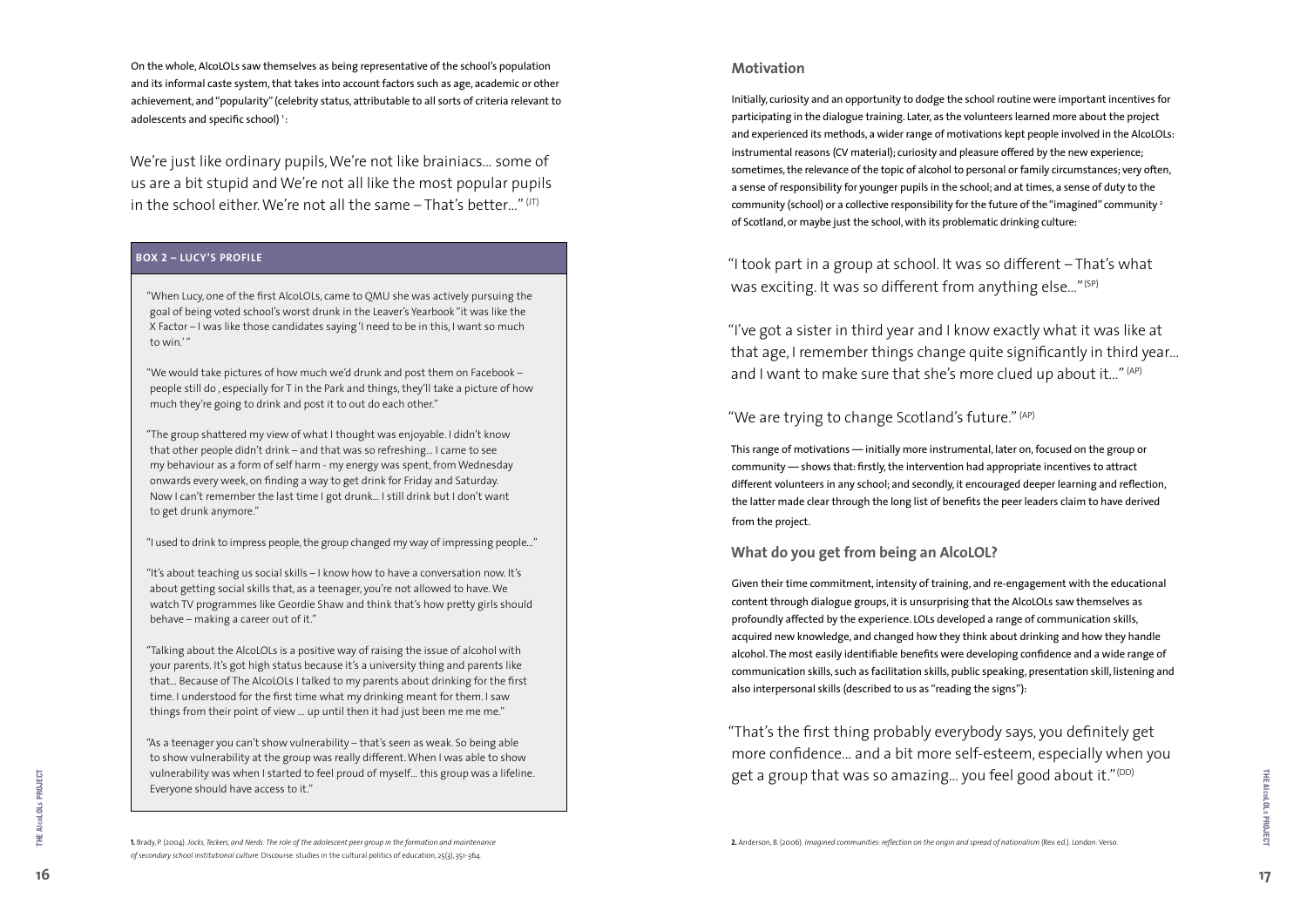"I feel much more confident now discussing things with adults… now I know how to go about it..."  $(1D)$ 

"Before AlcoLOLs I found group work hard. Now I have the skills I need to facilitate groups – to initiate discussions and continue them… I learned to find enjoyment in working with other people" (RP)

"My mum attributes my job, college place, and volunteering to the AlcoLOLs... At school nothing else went that well..." (RP)

#### **What changed for AlcoLOLs?**

"The AlcoLOLs helped me talk to people. I learned so much from the older ones that when people started drinking I knew what to do. I'm the sensible one. I help the others. Without The AlcoLOLs I would still have wanted to help my friends when they got into a mess I just wouldn't have known how..." (LP)

"[At the start, we thought] drinking wasn't really a big problem. And now I really do see it differently." (AP)

"I've changed my attitude, and the people I hang out with and the parties I choose to go to… Now when I'm offered a drink I just say no and can just tell my friends don't want to either. We just share a look and all say no."  $(HH)$ 

If the new skills were easiest to identify, AlcoLOLs also talked about extending their knowledge about alcohol, and changing attitudes and behaviour related to drinking, both their own and others. The **new knowledge** attributed directly to the project includes greater contextual clarity, i.e. identifying risks and consequences of drinking; gaining practical knowledge to underpin personal drink-related strategies; an ability to see alcohol from many perspectives, and as a result to set aside stereotypes. The evidence in our evaluation ranges from straightforward and specific to complex links between acquiring new skills, new knowledge, reinforcing knowledge already possessed, and changing one's behaviour by putting knowledge into practice:

Changing **behaviour** is the ultimate goal of health communication, education and relevant alcohol interventions<sup>3</sup>; we have, therefore, looked for evidence of behavioural change in

**3.** Mitchie, S. West, R. Campbell, F. Brown, J. and Gainforth, H. (2014). *ABC of Behaviour Change Theories: An essential guide for researchers, policy makers and practitioners*. Sutton, Surrey: Silverback Publishing.



Ice-breaking at the 2014 training day.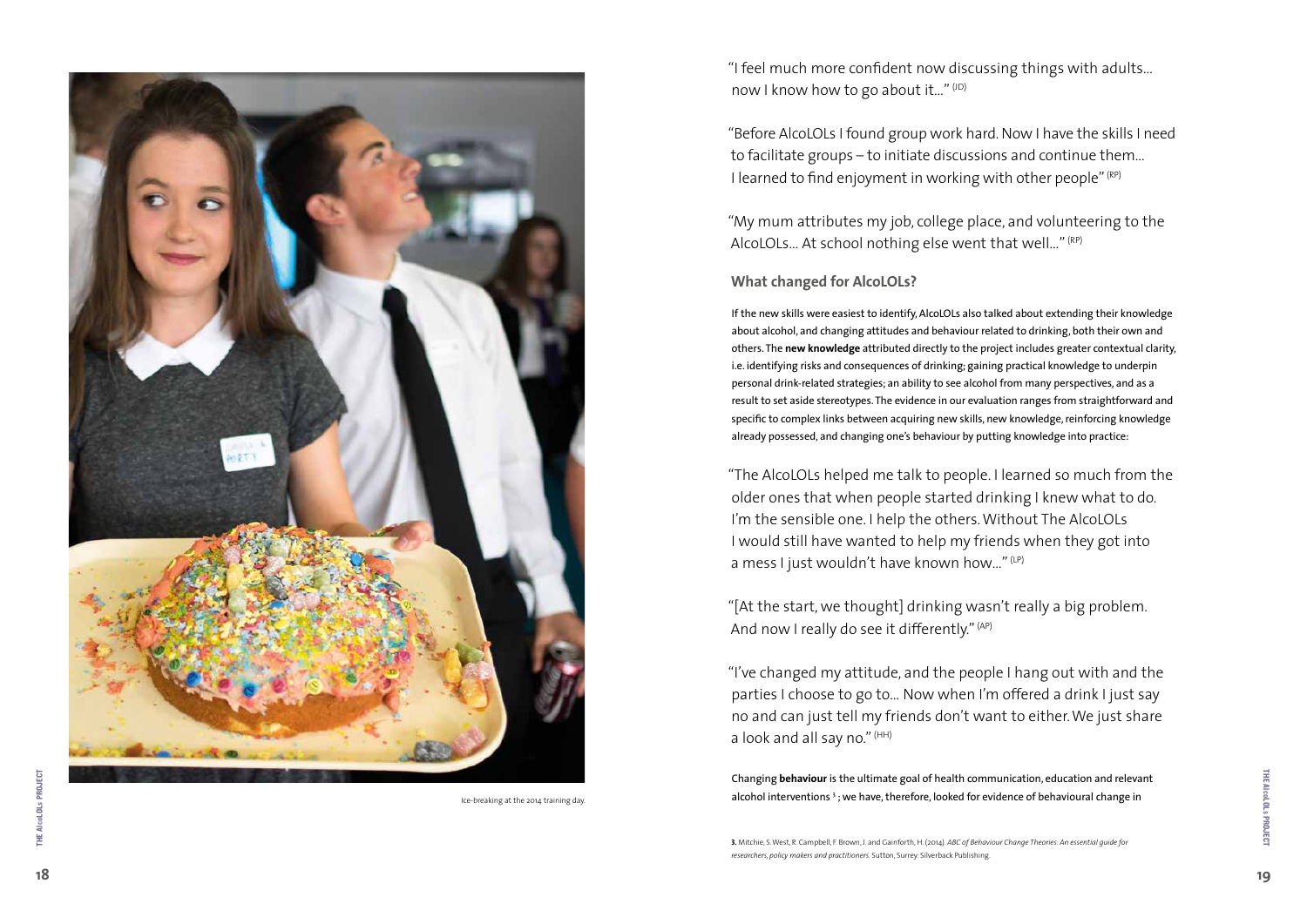"I thought 'Well, if everyone else is opening up, it's OK if I can open up as well,' and I didn't feel like I was being judged… and the more I spoke the better I felt..."<sup>(JP)</sup>

wider, personality-level change of becoming a more outward-oriented person: needing to listen, wanting to "gauge opinions" (AP), valuing other people's opinions, or enjoying working with others. The metaphor of personal change as opening up comes across in relation to being able to talk in more meaningful, reflective ways: but also as being able to learn – as one AlcoLOL put it, "[in dialogue] you open your mind" (RD)

#### "I look back and think if it wasn't for the AlcoLOLs I wouldn't be fully who I am now […] Going to the groups in school (not even facilitating them) helps you grow as a person"  $(LP)$

The nature of this change — encompassing also, as we have shown, the development of selfidentity that includes a sense of responsibility to others — is aptly summarized by an AlcoLOL who volunteered for three years, having first done the training at the age of fourteen:

"In third year and fourth year if I went to a party I was determined to get as drunk as you possibly could because if you didn't, it wasn't a success basically, whereas now I might drink until I'm tipsy, I've found my limits… and definitely got better at dealing with other people who are drunk." $(T)$ 

"I do drink but I am now a lot more careful… when I'm out with [other AlcoLOLs] we always talk about it… [you] need to… practice what you preach..." $(1D)$ 

While the seeds of change were sown in the initial experience of dialogue, it was the subsequent retracing of the paths that connected knowledge, feelings, experiences, and ability to communicate that added depth and strength to the process of personal growth. In this sense, being an AlcoLOL became a virtuous circle of learning.



**THE AlcoLOLS PROJECT** 

accounts given to us by the AlcoLOLs, who included non-drinkers, occasional moderate drinkers, as well as problematic drinkers (routinely binging or drinking to get drunk). Our evidence indicates that behavioural change directly attributed to training and leading dialogue includes changes in the type of and amount of alcohol consumed, or in the pattern of consumption; managing risks; and, finally, acting with integrity in relation to the AlcoLOLs identity:

"Now if people ask why I'm not drinking, I don't make an excuse I just say 'I don't want to'… I don't feel like I have to drink to impress anyone anymore I only drink if I want to."  $(P)$ 

"In myself now I can't see the point in getting drunk… I'm a lot more clued up and a lot more sensible – I don't drink vodka and I limit myself. I feel a lot more mature about it since I started doing [AlcoLOLs]." (AP)

In short, given the nature of evidence, it seems fair to put an emphasis on **effective selfregulation** (consumption, risk management, and integrity in behaviour) as the main outcome at the level of behaviour change.

#### **The virtuous circle of change**

Each of the individual accomplishments — new skills, knowledge and different ways of acting — is important in its own right, but it is their mutually reinforcing effect that is a more meaningful way of understanding the impact of an extensive dialogic engagement.

The initial dialogue experience and training was designed to seed change by addressing knowledge, attitudes, and communication skills. As AlcoLOLs practiced their dialogue skills, they also improved them and, as a result, gained in confidence and self-esteem. This, in turn, supported positive behaviour, for example, in exercising choice in relation to drinking.

Similarly, when AlcoLOLs' knowledge expanded, their attitude changed. Here we can give examples of attitude change focused on alcohol and drinking. However, we can also point at a

Some of the expert witnesses who share stories and insights with AlcoLOLs (training day 2014)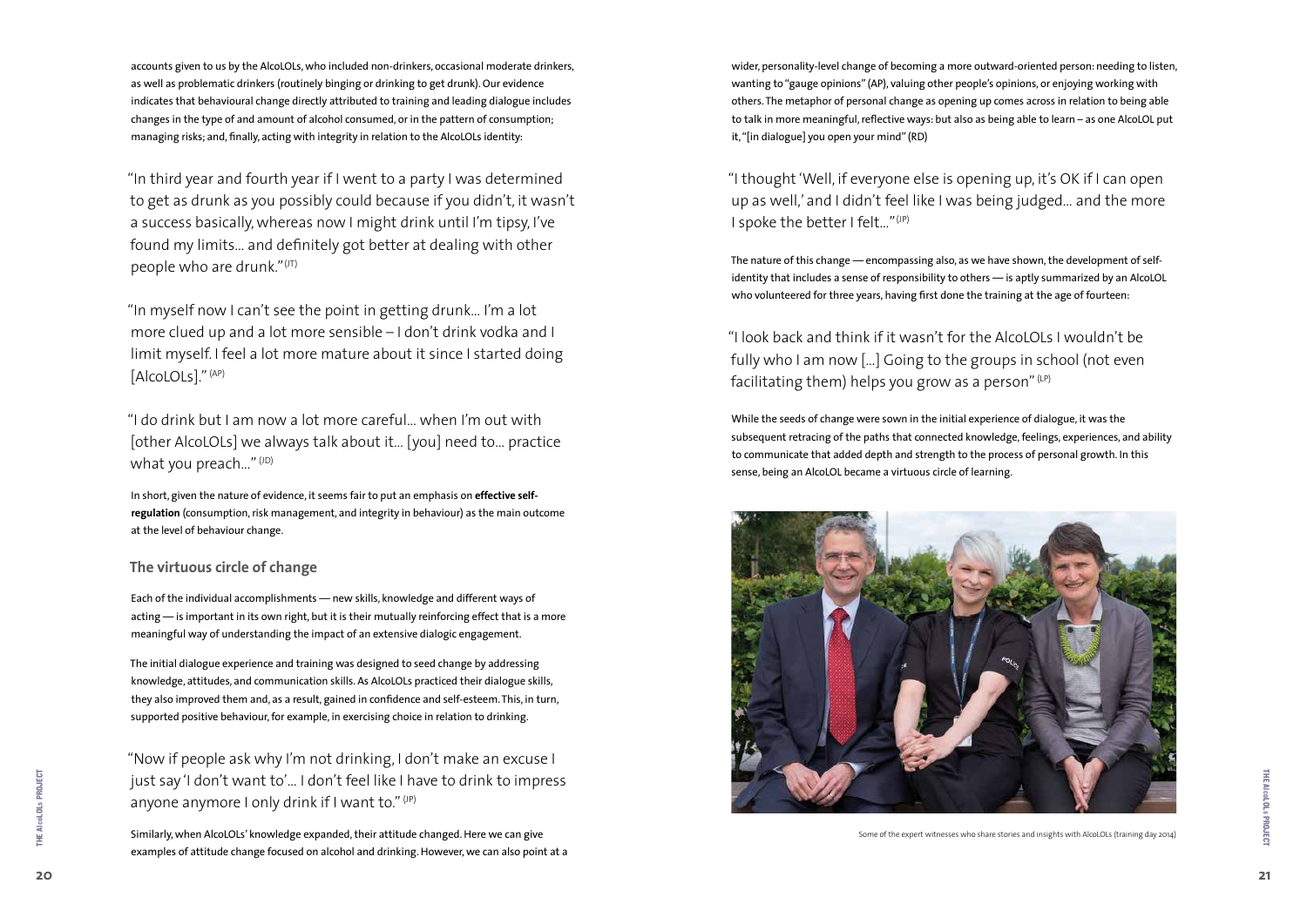THE AlcoLOLs PROJECT

THE AlcoLOLs PROJECT

## PARTICIPANTS' PERSPECTIVE

There is overwhelming evidence that the AlcoLOLs project had a positive impact on the dialogue facilitators. This section of the report focuses on the impact the project had on approximately 3000 participants in the dialogue groups. The evaluation here is based primarily on 1402 questionnaires administered to group participants in the years 2013-2016. (See Appendix A for details of evaluation methods and data).

#### **Useful, engaging, well-targeted project**

**FIGURE 1** – RECOMMENDING PARTICIPATION IN AN ALCOLOLS GROUP (N=1237)

The simplest measures of the educational value of the AlcoLOls groups are their perceived usefulness (76%) and ability to engage participants (78% would recommend participation to others, 76% enjoyed participation).

Additionally, the AlcoLOLs was rated as the most useful source of alcohol-related information out of seven different sources considered (media, school, family, and peers as sources).



**FIGURE 2** – USEFULNESS OF INFORMATION OBTAINED FROM THE ALCOLOLS GROUPS (N=1255)



**FIGURE 3** – USEFULNESS OF SOURCES FOR ALCOHOL RELATED INFORMATION. (AUTUMN 2015, DEPENDING ON THE QUESTION N=505-513)



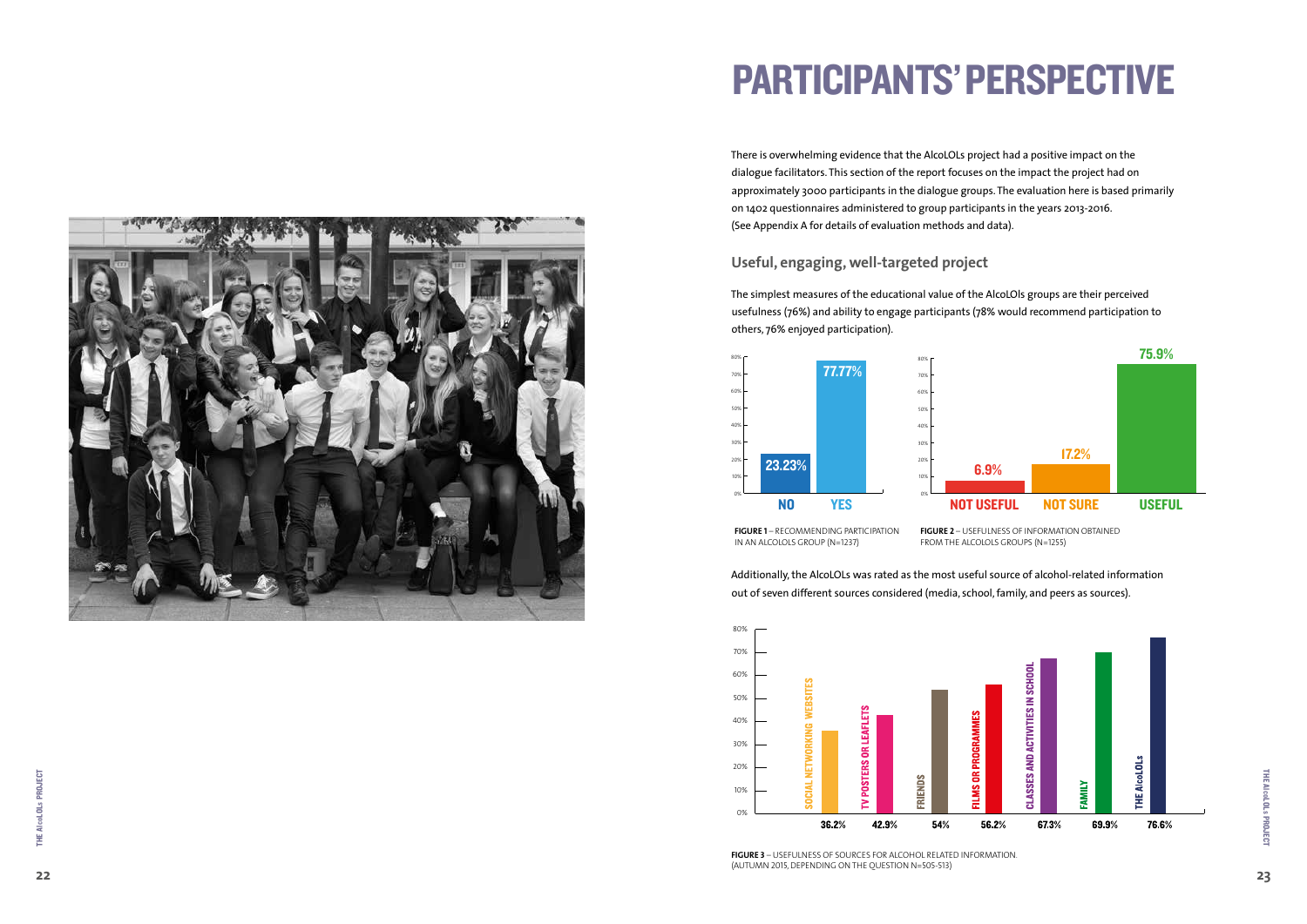The consistently highest scores of PHS participants could be, at least partly, attributed to the fact that the school piloted the project and, consequently, saw it running for one year longer than any of the other schools. This may suggest that the longer the intervention runs in a school, the stronger the effects on group participants in terms of obtained knowledge and skills.



We can also see the evidence of knowledge, resilience and specific skills learned from participation in dialogue groups emerging from evaluation questions asked in 2015 (see Figure 6). Half or nearly half of the participants gained a combination of: new knowledge, changed views, and new skills making them more resilient. Here again we find an indication of the broad pattern of learning playing out in individual schools, showing that the differences we found can be attributed to school-specific factors (see Figure 7).

Together, the evidence demonstrates that the project was well targeted, useful and enjoyable, suggesting that there is a good chance of good quality learning to follow.

#### **Participants' learning**

Before we consider the evidence showing what the project participants learned, it is important to bear in mind the nature of this project. Alcohol was treated as a social and cultural practice that is bound up with performance of interpersonal relationships 4 . The AlcoLOls as a dialogue project about alcohol focused on collective learning from a diversity of experiences in a group. This put the emphasis on practical (rather than medical) knowledge: knowing what is useful in practice, i.e. specifically, knowing how to navigate alcohol as a teenager who is developing a sense of self-identity through social interactions within (school-based) peer groups. The evaluation questionnaires measured the alcohol-related knowledge and skills obtained through AlcoLOLs groups in ways relevant to the project's approach, as shown below.

Participants reported that they acquired practical knowledge (how to deal with alcohol, how to avoid making mistakes), they also developed **confidence** (in their choices and in their ability to handle their preferred choices in social circumstances), with most of the respondents (76%) learning about other people's mistakes discussed around the stories told in the groups. In the project we created a bank of stories from those offered in the AlcoLOLs training sessions to be used, for example, by the AlcoLOLs in dialogue groups as a facilitation tool. Stories were personal, memorable for particular narrative reasons, and relevant to the participants — they contained and circulated important practical knowledge. The importance of stories was confirmed through an open-ended survey question, where they emerged as the most striking feature of the dialogue groups (see Figure 10 below).

The pattern of learning from the AlcoLOLs groups (shown in Figure 4 above) was achieved consistently, as demonstrated by the evaluation in three big schools (see Figure 5), thus confirming the predictability of its effects and the project's value as an education intervention.











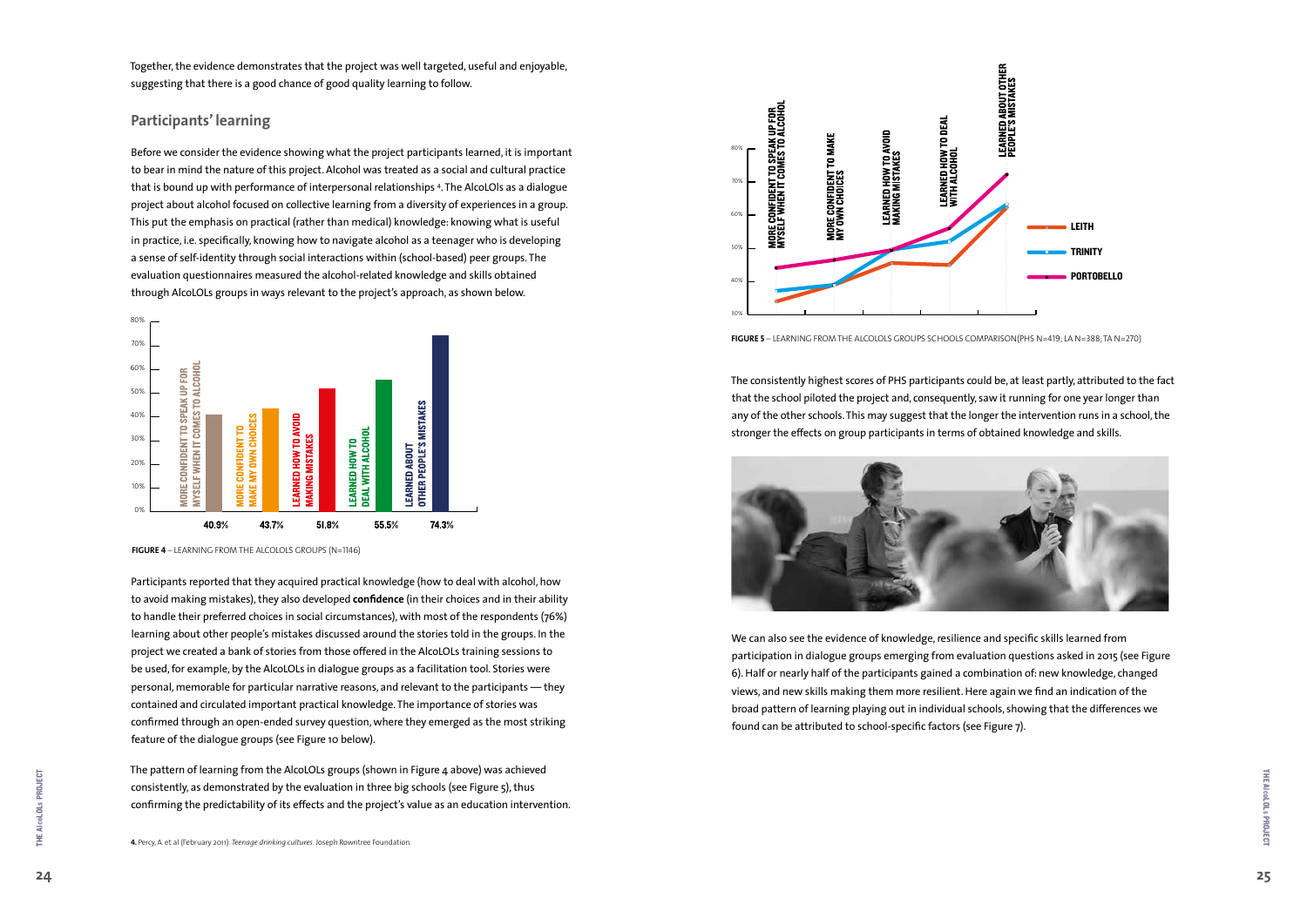Participants' own voices appeared more authentically through a couple of open-ended survey questions, summarized in Figures 10 and 11 below. Asked about the impression left by the AlcoLOLs groups, participants chose "Stories" as by far the strongest memory, followed by a grouping related to knowledge (facts and stats about alcohol; dangers of alcohol; how to deal with alcohol; scale of the alcohol problem) and the dialogic features of the project (the AlcoLOLs themselves, discussion, scenarios discussion, film, safe space and refreshments).



Much effort in the development of the project went into engineering the best possible structure of dialogue groups, with the initial aim of as much variety as possible constrained in practice by logistical factors (timetabling). Age and related factors, such as experience of drinking and confidence, proved particularly challenging for group design; we, therefore, looked for answers in the evaluation questionnaire. When we compared participants' school years, S2s (aged 13) and S4s (aged 15) scored similarly on the knowledge/skills questions, but differed mainly in relation to "Learning from other people's mistakes", "Learning how to deal with alcohol", and "Managing pressure to drink", with younger pupils displaying a much higher level of learning (see Figures 8 and 9). These findings help to validate the timing of the intervention and the need to include S2s in the groups, despite the participation difficulties due to limited dialogue skills, confidence, ability to share, and alcohol-related experience, an issue highlighted by several AlcoLOLs in their interviews.



**FIGURE 6** – WHAT I TOOK AWAY FROM THE ALCOLOLS GROUPS. AUTUMN 2015 (DEPENDING ON THE QUESTION, N=515-525).





FIGURE 8 - LEARNING FROM THE ALCOLOLS GROUPS S2S AND S4S (AUTUMN 2015.; S2S N= 235; S4S N=192)



**FIGURE 7**– WHAT I TOOK AWAY FROM THE ALCOLOLS GROUPS: SCHOOLS COMPARISON (PHS N=176; LA N=209; TA N=147)



**FIGURE 9 –** WHAT I TOOK AWAY FROM THE ALCOLOLS GROUPS S2S AND S4S (AUTUMN 2015)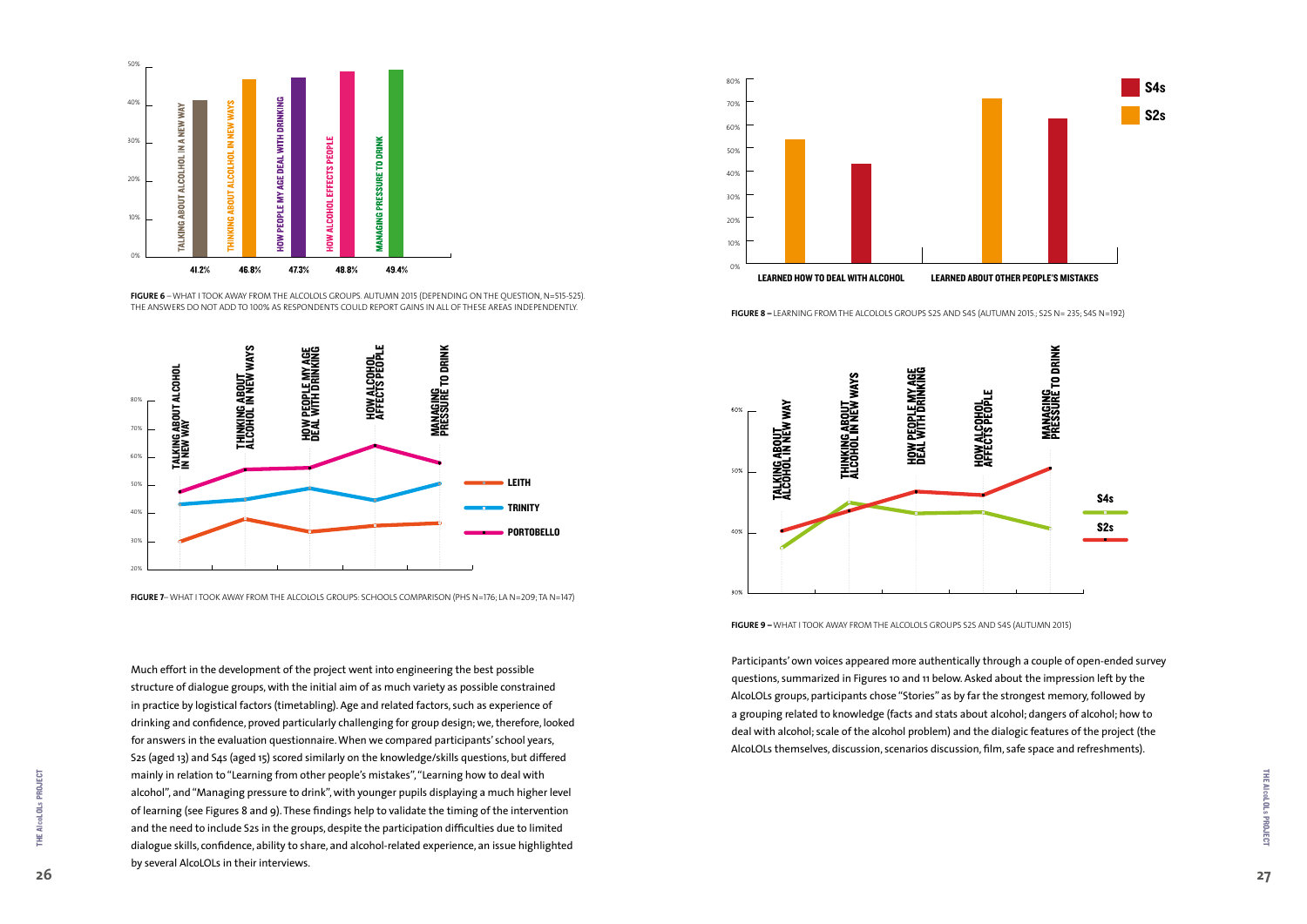"It's a good idea as you get to speak about it with pupils instead of teachers." (TA S4)

"It's good that there is no adult in the room when you are speaking." (PHS S2)

"It's a great idea, it's nice to chat and relate to older pupils about things." (PHS S2)

"You can talk of the stuff you can't normally." (TA 52)

"You can say whatever you want about the topic in a safe environment." (PHS S2)

"Good way to learn about alcohol in a safe and enclosed environment." (PHS S2)

To sum up, participation in the Alcohols dialogue groups is shown consistently to create practical learning (knowledge and skills) that is needed in order to support behavioural change 5 .



"It showed that you don't have to drink and what to do/say if you feel pressured to." (PHS S2)

"I now know what I can do to limit how much I drink." (PHS S4)

"It teaches what to do in difficult situations."  $(LAS4)$ 

"It gives young people information on alcohol that may help them in future." (LA S2)

When asked for their opinion of the AlcoLOLs project, participants painted a particularly positive picture: "good", "helpful" and "interesting" being the most frequent views. Closer scrutiny shows that participants' opinions reflected some of the main themes discussed in the previous sections of the report, especially **the educational value of the project**, with many participating stressing how much they learned from the groups, e.g. dealing with difficult situations, learning the effects of alcohol, and S4s highlighting the usefulness of such an approach for younger pupils:

"It tells us a lot about the effects of alcohol."  $($ LA S4)

"It teaches you how to handle drink."  $(LA S4)$ 

Participants emphasised the **importance of the safe space** created in the groups, referring to it as a space in which people don't feel judged, talk honestly and where gaps between the years can be closed. The absence of adults was also noted as it helped foster participation in discussion and the educational value of stories coming from credible sources – i.e. people close to participants' age – was also appreciated.



**FIGURE 10**– BIGGEST IMPRESSION FROM THE ALCOLOLS GROUPS (N=537)

**5.** Dolan, P., Hallsworth, M. Halpern, D., King , D. and Vlaev, I. (2 March 2010). *Mindscape: Influencing behavior through public policy* [Report]. The Institute for Government and the Cabinet Office.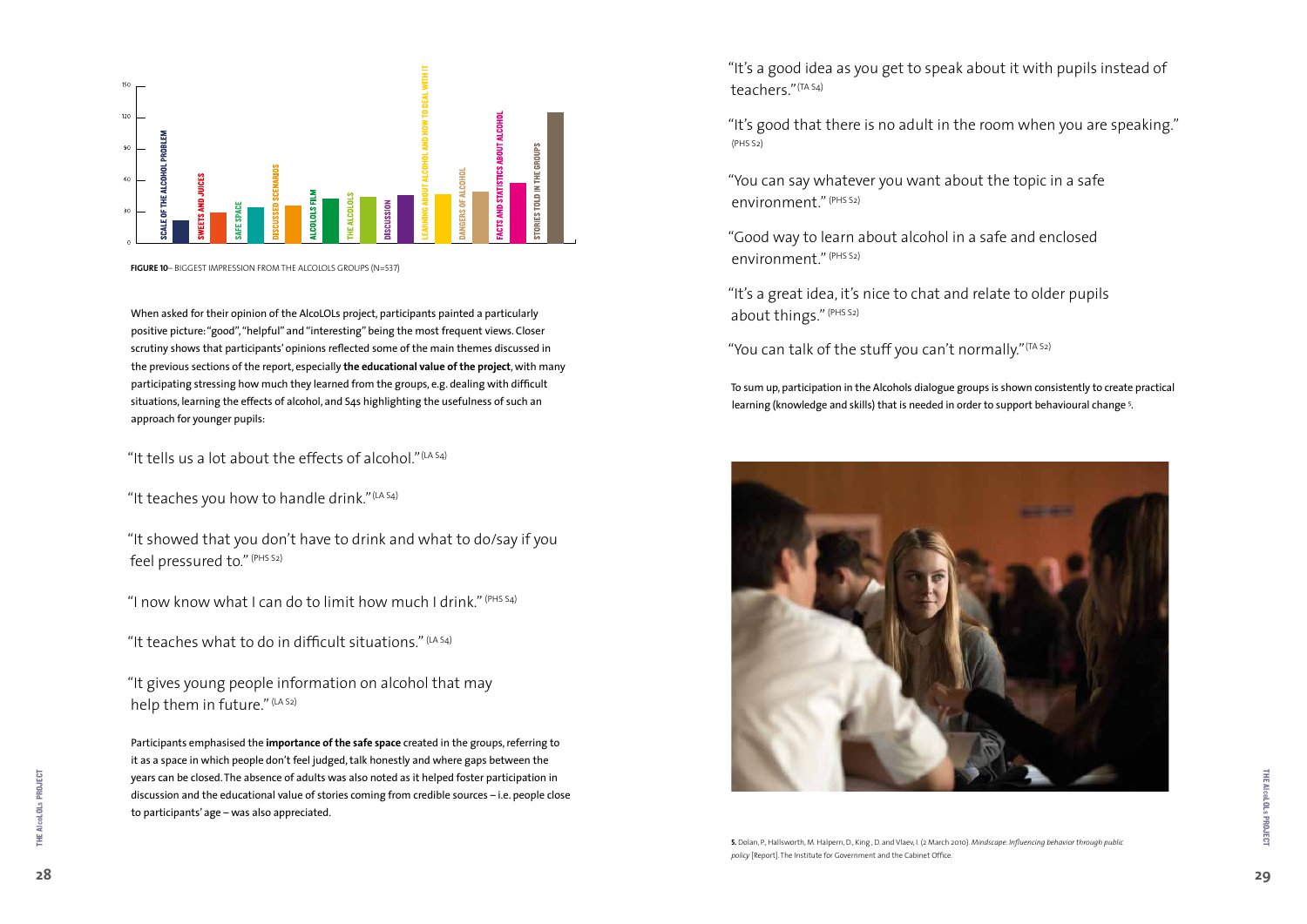## SCHOOL AND COMMUNITY

The AlcOLOLs project on average reached close to a quarter of the school's population in a school academic year. The report so far has painted a picture of the AlcoLOLs themselves and of the much larger number of those who participated in the schools. This section of the report shows what the project contributed to the school in general, rather than the individual, both as a formal educational institution and as a community.

Alcohol is already part of the school curriculum, covered mostly in Personal and Social Education (PSE) classes; but the interviewed teachers recognized the contribution made by the AlcoLOLs in this respect:

"Highly valued part of curriculum… good, sound alcohol education." (TEACHER DT)

"We try to incorporate it [alcohol] into our own PSE programme, give them the facts but it's… always difficult to get them to see [it] from our point of view." (TEACHER JH)

However, teachers and youth workers who deliver alcohol education in some schools, also stressed a wider educational context and the project's contribution in this sense:



| <b>BOX 3 - HOW DO ALCOLOLS WORK IN SCHOOLS</b> |                                                                                               |  |
|------------------------------------------------|-----------------------------------------------------------------------------------------------|--|
| 1                                              | Each group of participants meets with<br>few weeks                                            |  |
| $\mathbf{2}$                                   | Each group is facilitated by a small tea<br>organizing, leading, and contributing             |  |
| 3                                              | Each of the two meetings has a differe<br>supporting material.                                |  |
| 4                                              | AlcoLOLs handle the responsibility for<br>invitation of participants (supported b<br>teacher) |  |
| 5                                              | Timing of the groups needs to work in<br>own school - based education (there a                |  |

**<sup>3</sup>**Each of the two meetings has a different format, purpose and

scheduling, information and by QMU AlcoLOLs team and link

**5** Ways that do not disrupt AlcoLOLs' are different models for this)

The AlcoLOL expert witnesses (2015 training day).

1 AlcoLOLs twice in the space of a

am of AlcoLOLs who share jobs of to facilitation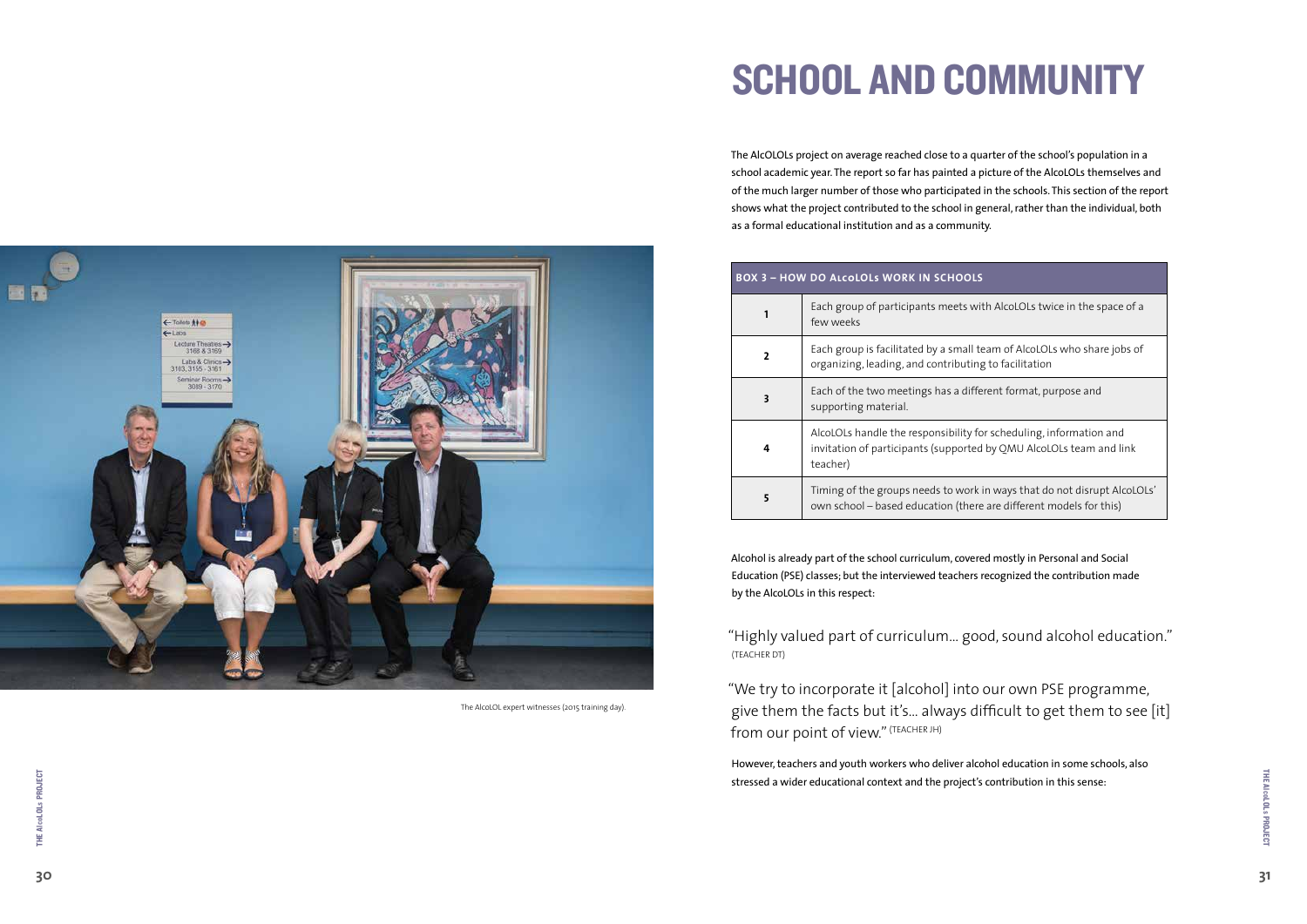education and the peer-led education made possible by the AlcoLOLs. Firstly, there are institutional limitations placed on the nature of conversations about alcohol that teachers can have with pupils:

"As soon as teachers are there, things that could be said aren't said. It's important that there's no teachers and it's all pupil led." (TEACHER JH)

"[When I talk to pupils] There is a limit…I have to say 'I don't want to know what you did'….whereas in AlcoLoLs, nobody is going to stop that story." (TEACHER DT)

"As S2 and S5s, there is no way that you really connect with each other, so to have something where you can sit down with somebody you don't know... it opened your eyes a little bit."<sup>(DD)</sup>

"You get to know them [participants in a group]… then when you walk by the next day, they are like 'oh, hi'… I see them and I smile. It's better than walking by them thinking nothing of them… you know they are pretty cool." $(DD)$ 

Secondly, unlike formal education, the AlcoLOLs mixed age groups. Referred to by one of our teachers as **vertical learning** (i.e. across age barriers), it is not only an efficient way of transferring practical knowledge from older to younger pupils and improving their personal strategies, but also of chipping away at the school's caste system. We can show this through the example of age, e.g. where fairly rigid age divisions are institutionalized in schools as the distinction between junior and senior pupils who are separated by academic levels and segregated by timetables:

It is possible to point to at least two effects produced by the AlcoLOLs erasing of the age barrier: preparing for the next stage of adolescent life ("getting an insight into the social life of those a few years older", Teacher PP), and developing civility, a recognition and appreciation of the other:

"…they don't focus on it too much within schools, they briefly touch on it. I think in second year I had some sort of lesson on units but I've forgotten this and we haven't really touched it since..."  $(1D)$ 

> "One person shares an experience, another person — they perhaps don't even speak to—gets involved and they share their thoughts and they end up almost creating a friendship… and it works like in a circle…" (LD)

The freedom to speak and the salience of what is discussed in the groups are tied together: the absence of judgment and the ability to choose what is important were recognized by all involved as unique characteristics of the AlcoLOLs groups. In terms of dialogue, this refers to

"It's not just about the curriculum now, we've got to develop skills for life, skills for work…there is no doubt, they gained lots of skills for life from this." (TEACHER JH)

"[It] speaks to different aspects of school and life." (TEACHER DT)

In brief, the project adds to the effectiveness of alcohol education while also creating opportunities for a different type of learning and a different educational outcome: **practical learning** and developing **transferable skills**.

#### **Learning across boundaries**

It is clear from our data that to understand how and why the AlcoLOLs project worked, it is important to see the multiple lines of differentiation and division that it had to cross. For example, in the section above, we saw the distinction made between school and life, the inside and outside of the school. Earlier in this report, we referred to school populations as caste systems. Similarly, the formal hierarchies of power – teachers vs. pupils – also come into play by dictating who can speak to whom, what can be said and therefore owned collectively as valid experiences, knowledge, or attitudes. The AlcoLOLs found a way of working across these boundaries.

Our evaluation revealed an important difference of perspectives between schools and pupils on the value of formally offered alcohol education. While schools emphasized the appropriate educational provision, pupils emphasized their own learning and what they perceived, sometimes in extreme terms, as limitations of the way in which schools deal with alcohol:

"If it had just been PSE I would have known zero, absolutely nothing, That's what it's like for most people in school – you know absolutely nothing." (LD)

"Usually in class [when] you give the answer, you say the answer you think you're meant to give and either it's wrong or it's right. Whatever you say here [in AlcoLOLs] people are actually going to think about it." (GROUP INTERVIEW, PHS)

The value of the AlcoLOLs sessions was identified in the evaluation questionnaires as the most useful source of information, or learning resource (see Figures 2 and 3 above).

There are three factors that may help explain this gap between established adult-led alcohol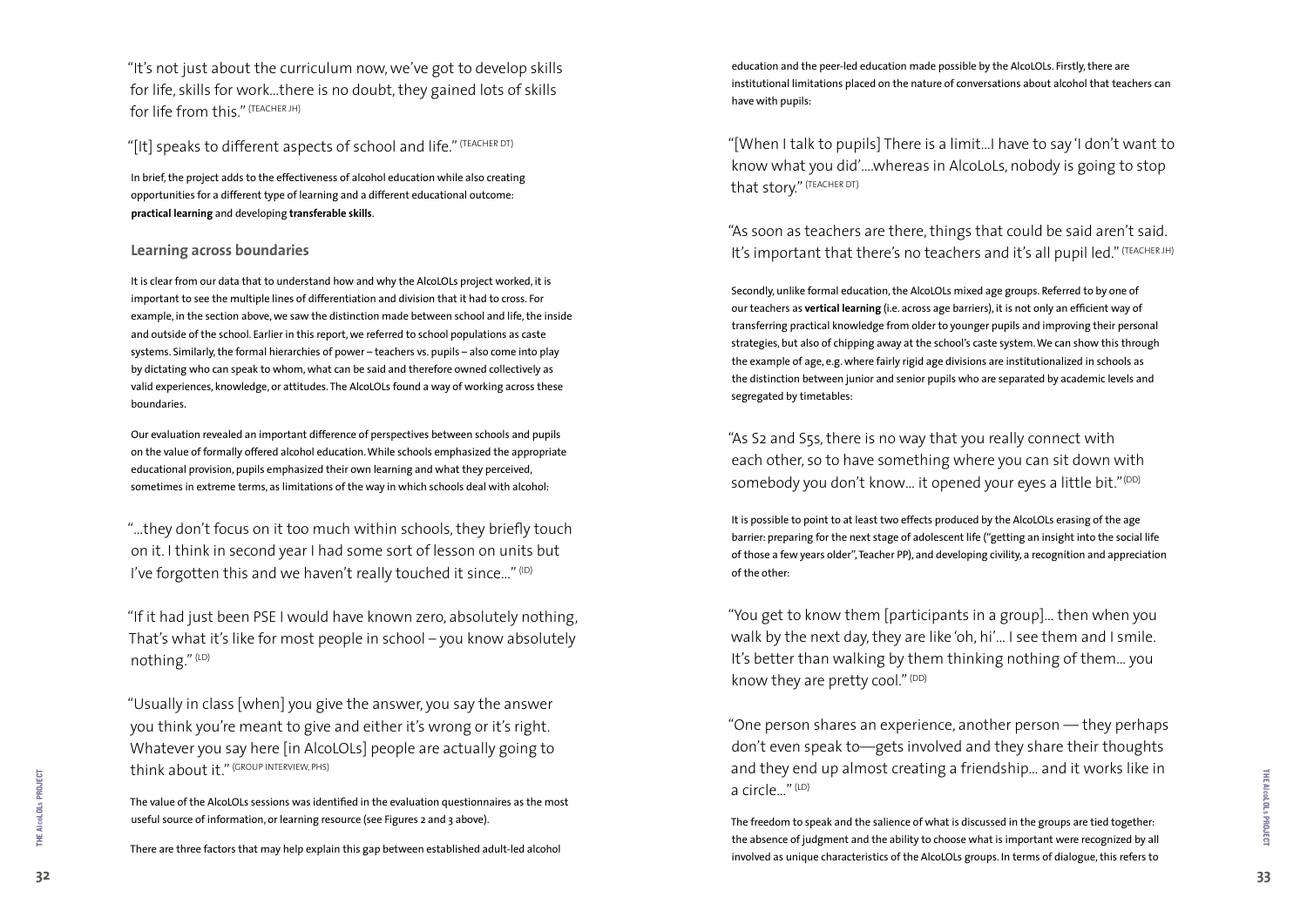#### **Beyond the school walls**

One way in which the project touched people beyond the school walls was by young people talking about it to their families. 33% of group participants talked to their families about their experience of the project. We know from the AlcoLOLs interviews that conversations varied: they tended to be descriptive in nature but some were more reflective and served a specific purpose in the family dynamics, for example, to open the topic of drinking and say what had previously been unsayable <sup>6</sup>.

Getting a clear sense of the impact of this project in the community is the most difficult aspect of the evaluation, due both to the complexity of such a task and the focus of this intervention on young people and on schools. However, the AlcoLOLs project from its beginnings was clear about the importance of wider cultural practices: ways of handling alcohol, ways of drinking, and ways of talking about it in Scotland. We worked to build links between the AlcoLOLs and the wider social context in a number of ways throughout the run of the project.

"There isn't as much street drinking, they seem to be doing it in a house where there's a certain degree of protection instead of getting leathered in Rosefield park which used to happen every single weekend." (PC Verity Ferry)

A member of the QMU AlcoLOLs team joined the East Edinburgh Community Alcohol Partnership and played "an active role in facilitating the views and experience of the young people to be heard in partnership meetings… [to] inform the development of local strategies" (HOT Opportunities Team, written feedback, December 2015). In this context, it is appropriate to point out that that the amount of alcohol seized by police officers from under 18s in the East Edinburgh CAP area has decreased from an average of 8-12 litres most weekends in 2012 to an average 1-3 litres in 2014/15.

"Some of the people… we spoke to have never spoke about it, even with their friends…they said to us, 'It makes us feel so much better'… **it can take a weight off your shoulders** if you are hiding that you are drinking, or if you are hiding that you don't like drinking..."  $(1D)$ 

"As someone who has worked with teenagers all my professional life I realise what a torrid troubled time adolescence is… You're crippled with fear about the judgements you… have to make… You're under so much peer pressure… because you're just lacking in confidence at that stage in your life and I think what was good about the AlcoLOLs… they heard from other people about the decisions that they'd made... and that allowed them to think about what they might do in a similar situation." (Peigi MacArthur, head teacher)

The reality of this change for a local police officer schools meant that:

While showing direct cause-effects links between the AlcoLOls and a community-level impact is hard and beyond the scope of the work planned for this project, we can begin to see the AlcoLOLs ripples created in the community.

creating **a safe space** to talk in (the rules of the room, facilitation techniques, and other tools such as the way in which food is used to manage the dynamics in the room:

"If you could see [people] were a bit stumped for what to say, we would throw another question or offer a story about ourselves to say like, 'This story is probably not what you would tell your parents or your teacher', but that's the point, you can talk about what you want in here." (DD)

The final explanation, and an important contribution the project made, relates to the characteristics of adolescence as a psychological developmental stage. For many, it is a difficult time, filled with turmoil and loneliness. The AlcoLOLs could offer help.

To sum up, the AlcoLOLs affected not just a large number of individuals but also the whole school as an institution and a community. The project provided a space for conversations about alcohol that could not happen elsewhere in the school. In this way, it helped to extend the reach and depth of learning about alcohol and drinking. Secondly, working across divisions and boundaries of school castes, the AlcoLOLs project began to soften some of the sharp and hard edges of school life, experienced by young people as alienation. Not only was this beneficial to individual learning, it also enhanced the practice of civility in and outside dialogue groups.

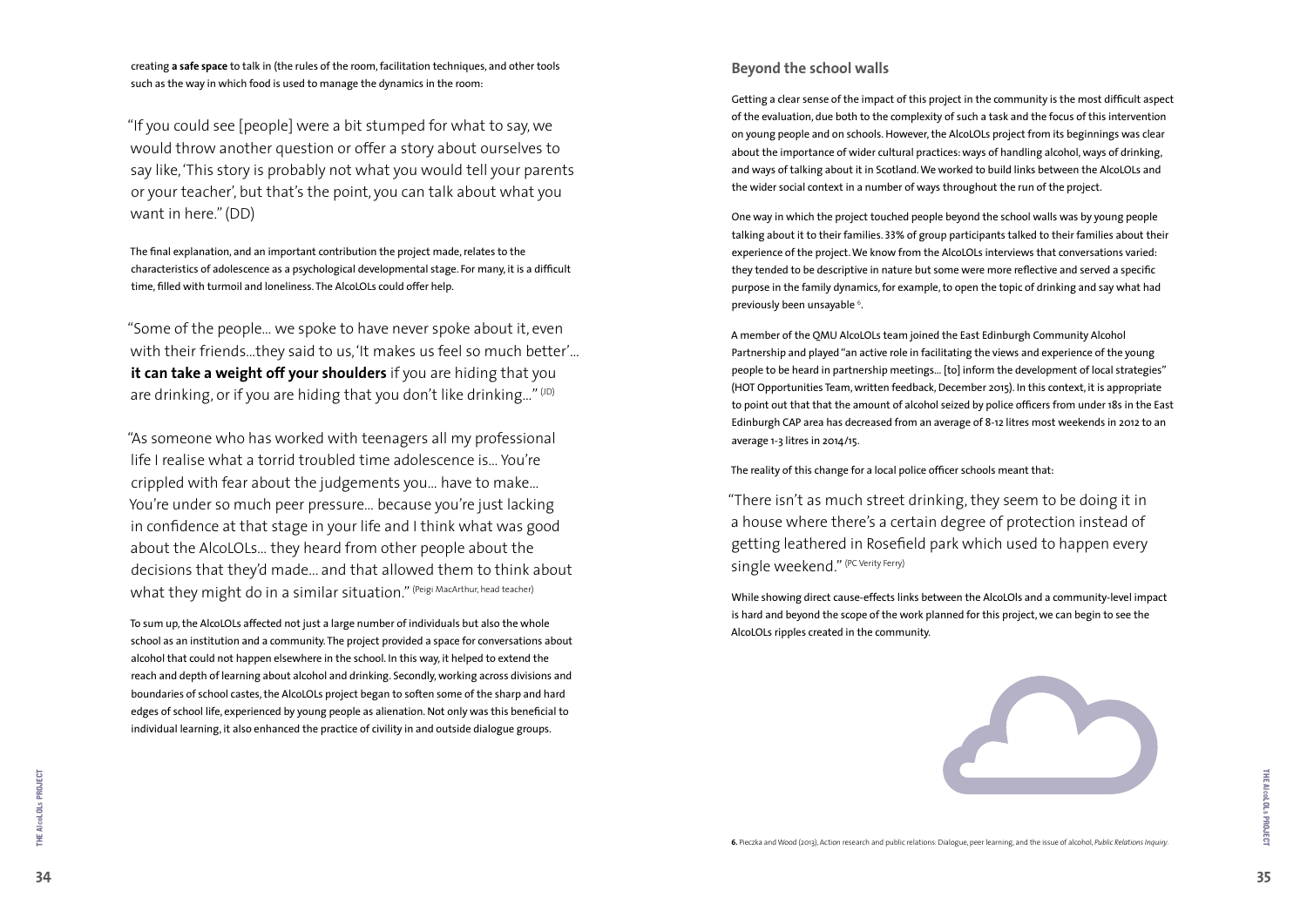## CONCLUSIONS

Young people can successfully take control of their own learning about alcohol and the job of educators in this context is to enable, train and support this process.

While not everybody involved in the project responded to it in the same way, our evaluation showed that there are predictable, larger patterns of learning and change delivered by the AlcoLOLs. This could be helpful in designing, implementing or evaluating future interventions.

This project showed that communication matters beyond being a tool for delivering public health messages. The AlcoLOLs learned the skill of dialogue and worked hard to pass it on to their peers. It was not easy and perfect in every single moment, but it opened minds, created confidence and encouraged change.

The AlcoLOLs was about young people and drinking and, as we have shown, the project did a credible job in tackling this issue. It did, however, also show a promise of doing much more –̶ of teaching how to practice **civility**, how to reach out to people not like us and to acknowledge them as partners in the collective business of living as citizens of a school, neighbourhood, or a country.

#### REFERENCES

Anderson, B. (2006). *Imagined communities: reflection on the origin and spread of nationalism*  (Rev. ed.). London: Verso.

Brady, P. (2004). *Jocks, Teckers, and Nerds: The role of the adolescent peer group in the formation and maintenance of secondary school institutional culture*. Discourse: studies in the cultural politics of education, 25(3), 351--364.

Dolan, P. ,Hallsworth, M. Halpern, D., King , D. and Vlaev, I. (2 March 2010). *Mindscape: Influencing behavior through public policy* [Report]. The Institute for Government and the Cabinet Office. Available from: www.instituteforgovernment.org.uk/publications/mindspace

Mitchie, S. West, R. Campbell, F. Brown, J. and Gainforth, H. (2014). *ABC of Behaviour Change Theories: An essential guide for researchers, policy makers and practitioners*. Sutton, Surrey: Silverback Publishing.

Pieczka, M. and Wood, E. (2013), *Action research and public relations: Dialogue, peer learning, and the issue of alcohol*, Public Relations Inquiry, 2(2) 161-181.

Percy, A. Wilson, J., McCartan, C. and McCrystal, P. (February 2011). *Teenage drinking cultures*. Joseph Rowntree Foundation. Available from www.jrf.org.uk/report/teenage-drinking-cultures



### The AlcoLOLs: **What a difference** dialogue makes



Kenny MacAskill MSP introducing the AlcoLOLs public lecture (September 2014)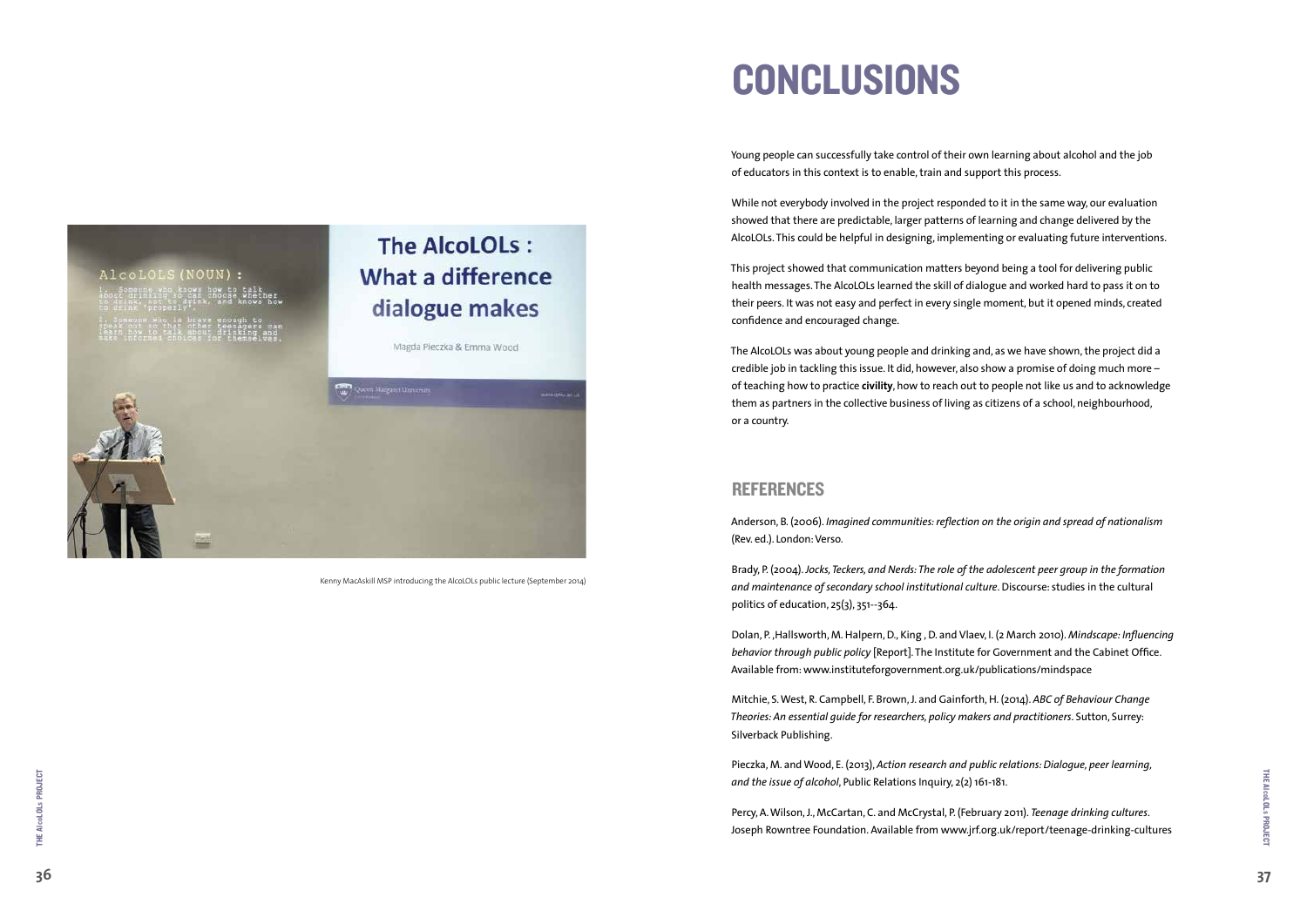### APPENDIX A: DETAILS OF EVALUATION METHODS AND DATA



| <b>MEASURE</b>                                                                                                                               | <b>DATA</b>                                                                                                                                                     | <b>LESSONS LEARNED</b>                                                                                                                                                                                                                                                                                                                                                                                                                                              |
|----------------------------------------------------------------------------------------------------------------------------------------------|-----------------------------------------------------------------------------------------------------------------------------------------------------------------|---------------------------------------------------------------------------------------------------------------------------------------------------------------------------------------------------------------------------------------------------------------------------------------------------------------------------------------------------------------------------------------------------------------------------------------------------------------------|
| <b>MEASURE 1:</b><br>Participation in<br>dialogue sessions<br>and subsequent<br>training                                                     | 300 pupils<br>participated in<br>the initial training<br>(planned 360)                                                                                          | The discrepancy of 60 acr<br>two participants expected<br>due to personal circumsta                                                                                                                                                                                                                                                                                                                                                                                 |
| <b>MEASURE 2: Levels</b><br>of participation<br>in school based<br>peer led dialogue<br>groups                                               | Some variation, on<br>average groups 12<br>-15 participants<br>Achieved 3000<br>participants,<br>against planned<br>4,500.                                      | The measure here reflects<br>to set participation target<br>school size makes a differ<br>through more group mee<br>for group sizes.<br>If the intervention is not t<br>the target can be set for t<br>20-25% of the school's po<br>Our overall participant nu<br>commitment from one of<br>run groups in this school                                                                                                                                               |
| <b>MEASURE 3:</b><br>Qualitative<br>feedback on<br>reasons of interest<br>or disinterest<br>in the training<br>offered among<br>new AlcoLOLs | 21 interviews with<br>AlcoLOLs                                                                                                                                  | AlcoLOLs reported:<br>• Developing a range of no<br>• Acquiring knowledge ab<br>ways in which teenager<br>• Developing an acting or<br>siblings, younger people<br>• Changed drinking behav                                                                                                                                                                                                                                                                         |
| <b>MEASURE 4:</b><br>volunteering for<br>facilitation                                                                                        | 200 volunteered to<br>run groups                                                                                                                                | We made a conscious dec<br>the initial phase of trainir<br>· Achieve more exposure<br>• Ensure that volunteers f<br>Interview evidence indica<br>and its effectiveness in pr                                                                                                                                                                                                                                                                                        |
| <b>MEASURE 5:</b><br>Benchmark survey<br>in all schools                                                                                      | Conducted in 3<br>biggest schools,<br>distributed to<br>whole school<br>populations,<br>over 4000<br>questionnaires<br>collected,<br>Analysis still<br>ongoing. | Initial and partial analysis<br>• Attitude: scale 1-20, Mea<br>· Salience: scale 1-15, Mear<br>Both salience of alcohol f<br>show very standard norm<br>falling near the middle of<br>indicating a lack of substa<br>Communication skills: so<br>Self-efficacy: scale 1-15, N<br>Both of these variables sh<br>values in the scales. These<br>of much learning resultin<br>skills, confidence) found in<br>suggest that that the you<br>over generous: to put it si |

 $\sigma$  of 60 across 3 years and 6 schools is explained by one or s expected in each training group not turning up on the day circumstances.

re reflects the development of the intervention; we learned tion targets and organize recruitment to hit these, but tes a difference here as well: big schools needed to get troup meetings and that had some impact on the planning

on is not to be repeated for a number of years in a school, the set for the whole school population, otherwise, around chool's population in a year.

icipant numbers were affected by the lack of full om one of the participating schools, making it difficult to iis school with the efficiency achieved in other schools.

- ange of new communication and interpersonal skills
- wledge about: effects of alcohol, risks, size of the problem, teenagers deal with it
- acting on a sense of responsibility for others (friends, ger people)
- ing behavior where previously problematic

scious decision to include about a third more participants in the of training in order to:

- exposure in the school
- lunteers for phase 2 were in no way pressured to do so.
- nce indicates: high levels of satisfaction with the training ness in preparing volunteers for running dialogue groups.

al analysis shows:

- 1-20, Mean 11.1, Mode 12, st. dev 3.54 (N=3462)
- 1-15, Mean 7.2, Mode 7, st.dev. 2.33, (N=3447)

f alcohol for the respondents and their attitude towards it  $t$ ard normal distributions with measures of central tendency middle of measurement scales used. We interpret this as k of substantial reflection or knowledge about the issue.

 $\sigma$ n skills: scale 1-55, Mean 26.7, Mode 28, st. dev. 5.26 (N=3300)

• Self-efficacy: scale 1-15, Mean 15.4, Mode 16, st. dev 3.10 (N=3186)

ariables show distributions skewed towards the higher ales. These findings, juxtaposed with the consistent picture of resulting from the AlcoLOLs (practical, communication e) found in evaluation questionnaires and interviews, at the young people's assessment of their own skills may be to put it simply, they don't know what they don't know.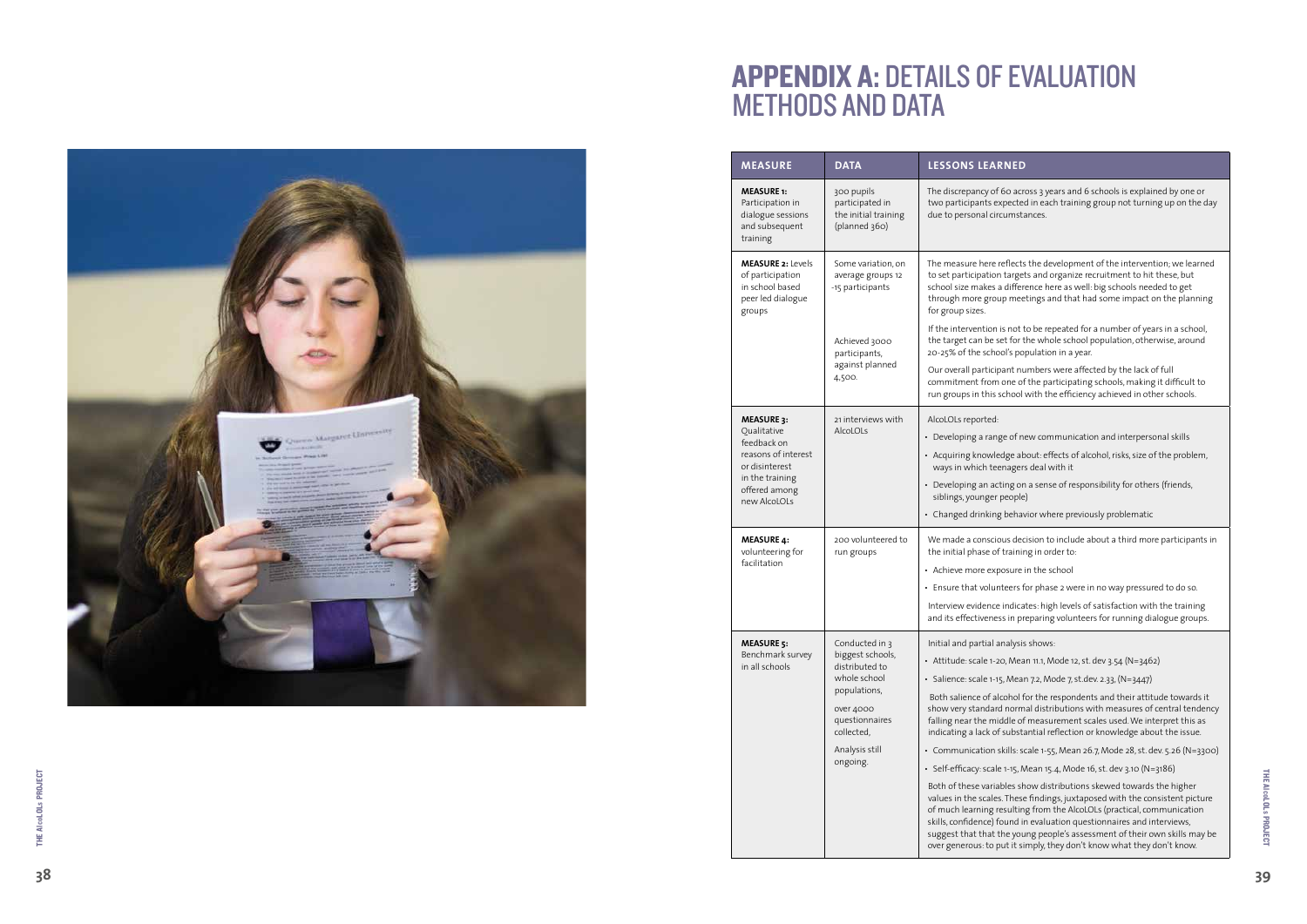#### **MEASURE DATA LESSONS LEARNED**

| <b>MEASURE</b>                                                                                                                                                            | <b>DATA</b>                                                                                                                                        | <b>LESSONS LEARN</b>                            |
|---------------------------------------------------------------------------------------------------------------------------------------------------------------------------|----------------------------------------------------------------------------------------------------------------------------------------------------|-------------------------------------------------|
| <b>MEASURE 11: Data</b><br>from police related<br>to interventions;<br>qualitative<br>interview with<br>front-line police<br>officers in<br>catchment area<br>communities | Data from East<br>Edinburgh Alcohol<br>Community<br>Partnership<br>2 interviews with<br>police officers<br>(including a school<br>liaison officer) | Reported less street d<br>from people under 18. |



Reported less street drinking and drop in the amount of alcohol confiscated

| <b>MEASURE</b>                                                                                                                                | <b>DATA</b>                                                                                                                                                                                                                                                                                                                          | <b>LESSONS LEARNED</b>                                                                                                                                                                                                                                                                                                                                                                                                                                                                                                                                                                                                                                                    |
|-----------------------------------------------------------------------------------------------------------------------------------------------|--------------------------------------------------------------------------------------------------------------------------------------------------------------------------------------------------------------------------------------------------------------------------------------------------------------------------------------|---------------------------------------------------------------------------------------------------------------------------------------------------------------------------------------------------------------------------------------------------------------------------------------------------------------------------------------------------------------------------------------------------------------------------------------------------------------------------------------------------------------------------------------------------------------------------------------------------------------------------------------------------------------------------|
| <b>MEASURE 6:</b><br>AlcoLOLs group<br>evaluation                                                                                             | Survey (3 schools)                                                                                                                                                                                                                                                                                                                   | • 78% (N=1237) would recommend participation in AlcoLOLs;<br>• 76% (N=1255) found it useful;<br>• 75% (N=1263) enjoyed participation in the groups.<br>• 76% (N=513) found it a useful sort of information (top of the seven rated<br>sources, ahead of family and school activities)                                                                                                                                                                                                                                                                                                                                                                                     |
| Impact on<br>behaviours<br><b>MEASURE 7:</b><br>Workshop<br>evaluation<br>questionnaires                                                      | Collected 1402<br>questionnaires<br>Measures of<br>knowledge and<br>self-efficacy more<br>appropriate here<br>than measure<br>of behavior due<br>to insufficient<br>time between<br>intervention and<br>the survey.<br>Note:<br>Questionnaire in<br>2015 amended due<br>to the findings<br>emerging from the<br>AlcoLOLs interviews. | Measure of practical knowledge: 55% (N=1146) learned how to deal with<br>alcohol<br>Self-efficacy: 51% learned how to avoid mistakes<br>Confidence/resilience: 40% more confident to speak up for myself                                                                                                                                                                                                                                                                                                                                                                                                                                                                  |
| Impact on<br>behaviours<br><b>MEASURE 8:</b><br>Qualitative<br>feedback from<br>workshop<br>facilitators<br>through focus<br>group discussion | 21 individual<br>interviews with<br>AlcoLOLs<br>3 group interviews<br>in schools                                                                                                                                                                                                                                                     | Reported positive behavior change related to:<br>drinking: self-regulation (better control of drinking;)<br>helping/supporting others in managing alcohol better or managing risk                                                                                                                                                                                                                                                                                                                                                                                                                                                                                         |
| Indications of<br>change<br><b>MEASURE 9:</b><br>School surveys<br>to gauge change<br>in attitude and<br>behaviours                           | 3500 surveys<br>analysed here                                                                                                                                                                                                                                                                                                        | At this stage, we can only present selected findings:<br>25% of 13years olds and 62% of 15yeasr olds reported ever having a proper<br>drink (N=1289, combined data from 2013 and 2014). This is lower than the<br>figures in the national survey SALSUS 2013 (32% and 70% respectively)<br>Of those who had had a proper drink, 51% of 13 year olds and 21% of 15 year<br>olds never drink now, compared to 14% of 13 year olds and 7% of 15 year olds<br>in SALSUS 2013. The figures in our survey show lesser frequencies of drinking<br>compared to SALSUS 2013, though not in such as stark manner as in the "I<br>never drink alcohol now" category discussed above. |
| <b>MEASURE 10:</b><br>interviews with<br>head teachers                                                                                        | 4 interviews<br>with 3 teachers<br>(1 head teacher, 2<br>guidance teachers<br>who acted as link<br>teachers for the<br>project)                                                                                                                                                                                                      | Interviews confirm:<br>• learning and change reported by the AlcoLOLs, particularly in skill<br>development, confidence, and personal growth.<br>• the virtuous circle of change effect of the project on the AlcoLOLs<br>volunteers<br>• positive educational value and a new dimension added to PSE alcohol<br>education<br>Point to effects on schools community in facilitating learning across groups.                                                                                                                                                                                                                                                               |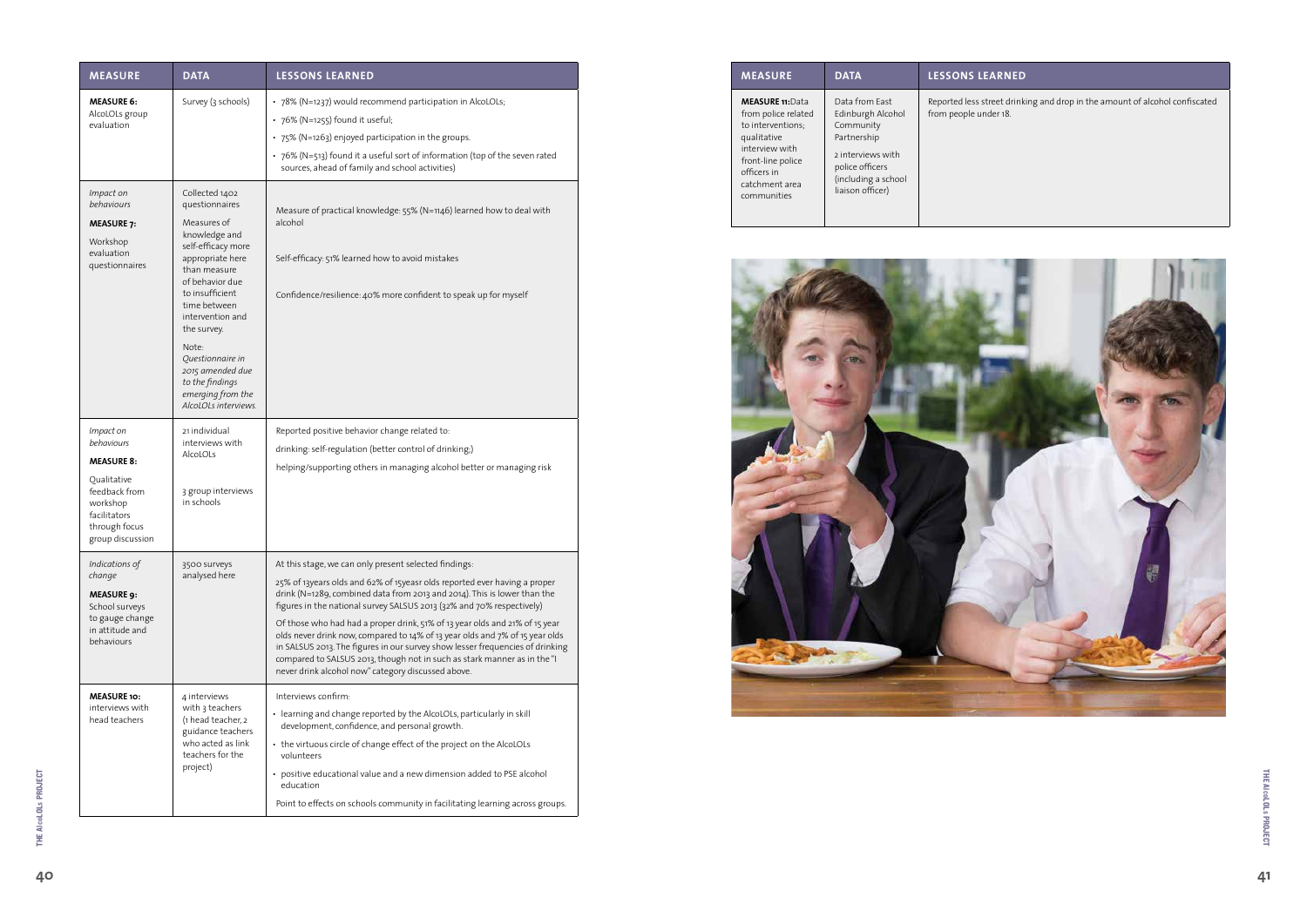

### ACKNOWLEDGEMENTS

Many people have helped us generously since 2010 when we started working on what eventually became the AlcoLOLs project.

 Our thanks go first to the AlcoLOLs themselves: a most impressive group of young people with passion, open heads, and fantastic facilitation skills — always a pleasure to talk to, work and share pizzas with.

Thank you to Portobello High School and Mrs. Peigi MacArthur without whom we might never have got off the ground or recruited Castlebrae High School, Drummond Community High School, Holy Rood RC High School, Leith Academy , Trinity Academy and all the wonderful teachers who supported us in these schools.

We owe a big debt to our colleagues Fiona O'May (QMU) and Dr Jan Gill (Napier University) for sharing their knowledge of alcohol research with us.

Our sincere gratitude for generous help in training sessions to members of our advisory board: Kenny MacAskill, John Palmer, Dr Evelyn Gillan, Alcohol Focus Scotland; Dr Alastair MacGilchrist, Louise MacDonald, and Jackie Brock.

We thank The Robertson Trust not only for funding the project but for understanding it and taking such an active interest in our work.

And finally we thank the photographer, David Aveyard, for capturing some special AlcoLOL moments free of charge!



### APPENDIX B: PROJECT DEVELOPMENT: LESSONS LEARNED

Schools are excellent sites for projects like the AlcoLOLs: it aimed to reach large numbers of young people where age is an important demographic factors in a number of ways; suitable to working towards achieving multi-level effects, i.e. individual, small group, and community levels.

At the same time schools are enormously complex and busy institutions and many lessons were learned in order to design an intervention that offers the best fit in term of:

- intervention-specific factors: AlcoLOLs can be a short intervention for some individual participants and at the same time, a long intervention for the school community (potentially running for years);
- school-specific factors: size, ethos, timetabling, provision of space/time /opportunities for senior pupils to exercise curriculum choice and develop nonacademic skills, such as leadership.

#### TWO KEY LESSONS:

Both place and space for training and dialogues groups are crucial. The first of these refers to the institution partnering with schools to deliver the project. Our evaluation shows that pupils, schools and families saw the fact that a University was involved as bringing an extra value, for example, by helping to incentivize the volunteers. The physical attributes of spaces in which training and dialogue groups took place was also important but could be managed successfully with the help of food and/or refreshments offered.

The project demands constant and careful attention to possible tensions between the freedom offered by truly peer-led approach (no adults in the room) with safety and support needed to ensure that the project is run ethically and does not put any of the participants in difficult or distressing situations. This is achieved mostly through careful training and appropriate levels of support from the project team while groups are running in school.